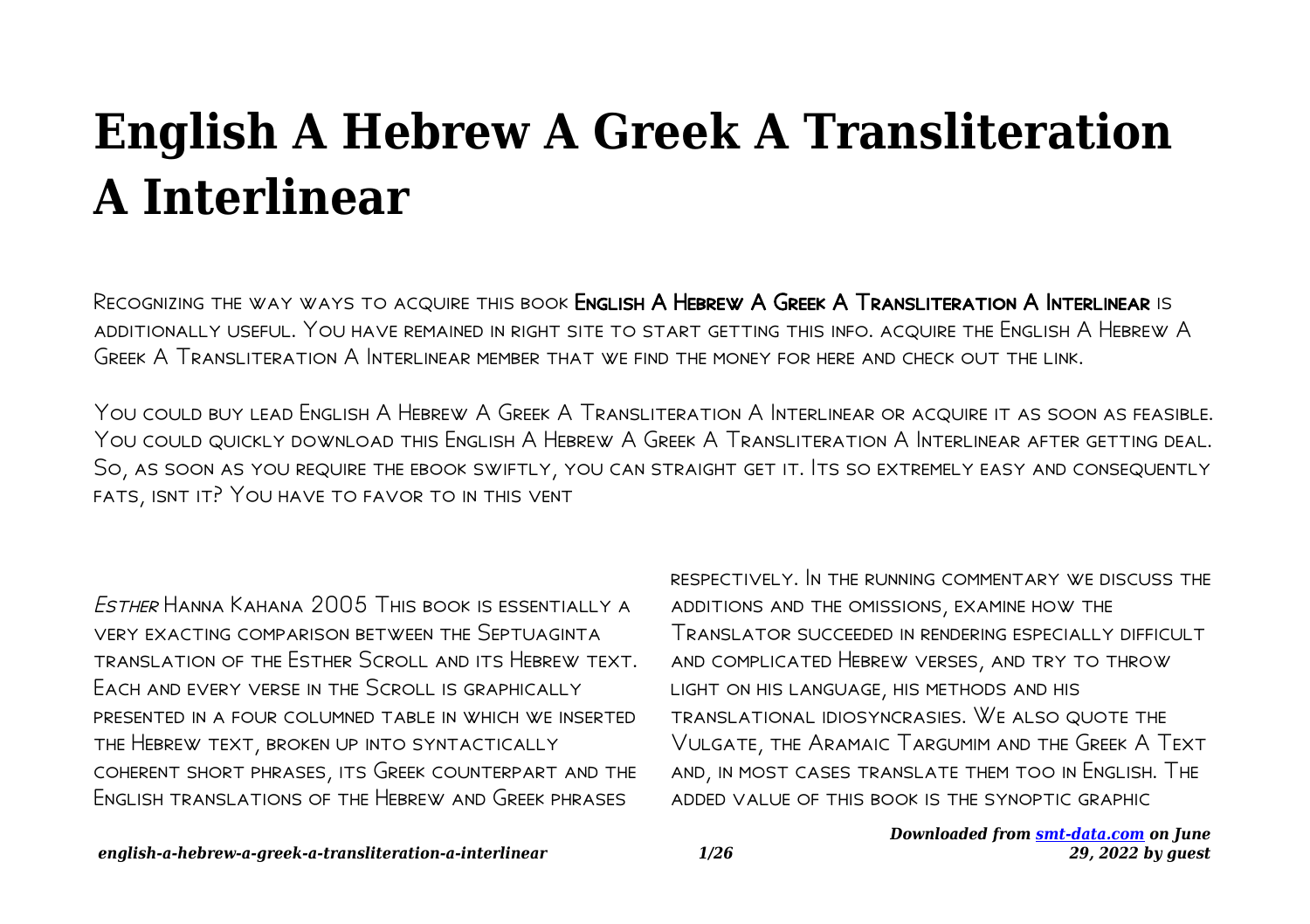presentation of each verse which enables one to get an immediate impression of the two texts and their juxtaposition.

Messianic Aleph Tav Interlinear Scriptures Volume Four the Gospels, Aramaic Peshitta-Greek-Hebrew-PHONETIC TRANSLATION-ENGLISH, RED LETTER EDITION Study Bible 2016-11-23 The Messianic Aleph Tav Interlinear Scriptures (MATIS-NT) The GOSPELS, both Red Letter and Bold Black Editions, are the most unique Interlinear Study Bibles of the New Testament in the world. This work is a "Study Bible" and unique because it is the first true interlinear New Testament to combine both the John W. Etheridge Eastern Aramaic Peshitta in both Aramaic and Hebrew font compared to the Greek, word by word, in true interlinear form. This is the first time the Aramaic Peshitta has ever been in true interlinear form word by word. The John W. Etheridge Eastern Aramaic Peshitta English translation was provided by Lars Lindgren and incorporates his personal notes and also, the Hebrew pronunciation of the Aramaic is unique and was created and provided by Lars Lindgren of http: //Dukhrana.com/ and used with his permission... all of which comes under copyright protection. The purpose of MATIS-NT is to provide a unique Study Bible whereby each Aramaic word and verse could be

studied by comparing it to the Greek in an effort to obtain a deeper understanding of what the apostles were trying to express and the differences between the two New Testaments. MATIS-NT English translation began with the public domain version of the 1987 KJV and removed all the old English for easier reading. MATIS is also unique in regard to the Hebrew (OT) and Aramaic (NT) verses running in sequence from left to right with the English translation, while the Hebrew/Aramaic individual words are written properly from right to left. This combination is unique but makes it easier for beginners to study the Hebrew and Aramaic language in comparison to its English translation. The First Volume of MATIS is The TORAH, with the Strong's Hebrew Dictionary. Volume Two, The WRITINGS, Volume Three, The PROPHETS and Volume Four, MATIS-NT The GOSPELS, with the Strong's Greek Dictionary and Volume Five, The Acts - Revelation. MATIS Study Bibles also furthers the journey of the study of the Aleph/Tav Character Symbol by revealing thousands of words that originally incorporated this symbol in Paleo Hebrew, and also in Aramaic/Hebrew, and apparently for good reason! The MATIS Study Bible Collection is truly the perfect gift for the believer who is interested in studying the Hebrew Tanakh and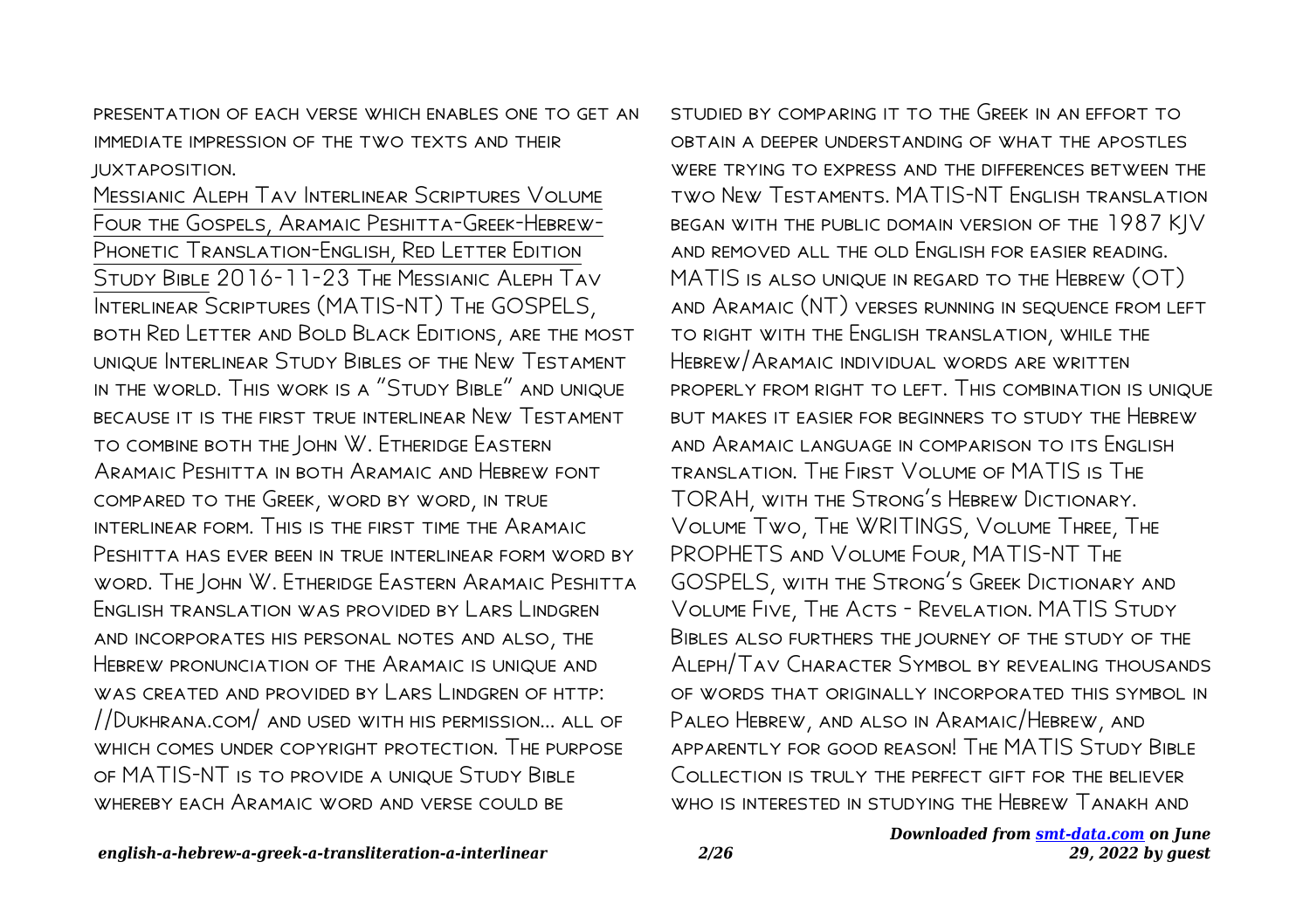Aramaic with the Greek B'rit Chadashah (New Testament) and desires to obtain a deeper understanding of what the originators, as well as our Creator was trying to express. About the Author: William H. Sanford is a licensed minister and has been studying and teaching the gospel message for over 40 years. William has over a dozen short videos about The Messianic Aleph Tav Scriptures (MATS) on YOUTUBE, AND HE MAY BE CONTACTED THROUGH HIS website www.AlephTavScriptures.com or on FACEBOOK AT ALEPH TAV SCRIPTURES. The Bible in Translation Bruce M. Metzger 2001-10-01 The Bible has been translated more than any other piece of literature and is currently available in over two thousand languages, with several languages having numerous versions. Outlined here is the development of biblical translation, INCLUDING A CARFEUL ANALYSIS OF MORE THAN FIFTY versions of the Bible. One of the most respected living biblical scholars, Bruce Metzger begins this engaging survey with the earliest translations of the Old and New Testaments before proceeding to English versions dating from the eleventh century to the present. METZGER EXPLORES THE CIRCUMSTANCES UNDER WHICH FACH translation was produced and offers insight into its underlying objectives, characteristics, and strengths.

*Downloaded from [smt-data.com](http://smt-data.com) on June* Having served on a number of modern translation committees, his insights into the evolution of Bible translation flow not only from careful research, but also from personal experience. Students, pastors, and interested readers will discover the history of the written Word and gain useful insight into which modern translations best serve their own needs. Hebrew Gospel of Matthew George Howard 2005-07 "The present book is a revised edition of The Hebrew Gospel of Matthew according to a Primitive Hebrew Text (1995) in which the Hebrew text of the Gospel of Matthew as it appeared in Even Bohan is printed, accompanied by an English translation and an expanded and thorough revision of Howard's critical analysis. An important thrust of this new edition is to establish that the Hebrew Matthew of the Even Bohan predates the fourteenth century. It shares many readings with ancient Christian writings, some of WHICH WERE LOST IN ANTIQUITY ONLY TO REAPPEAR IN modern times. These included Codex Sinaiticus, the Old Syriac version, the Coptic Gospel of Thomas, and a host of others. Howard also analyzes the language, artistic touches, and theology of the Hebrew Gospel. PERHAPS MOST SIGNIFICANT ARE THE PORTRAITS OF JESUS Christ and John the Baptist depicted in the document. Both portraits belong to an early form of Jewish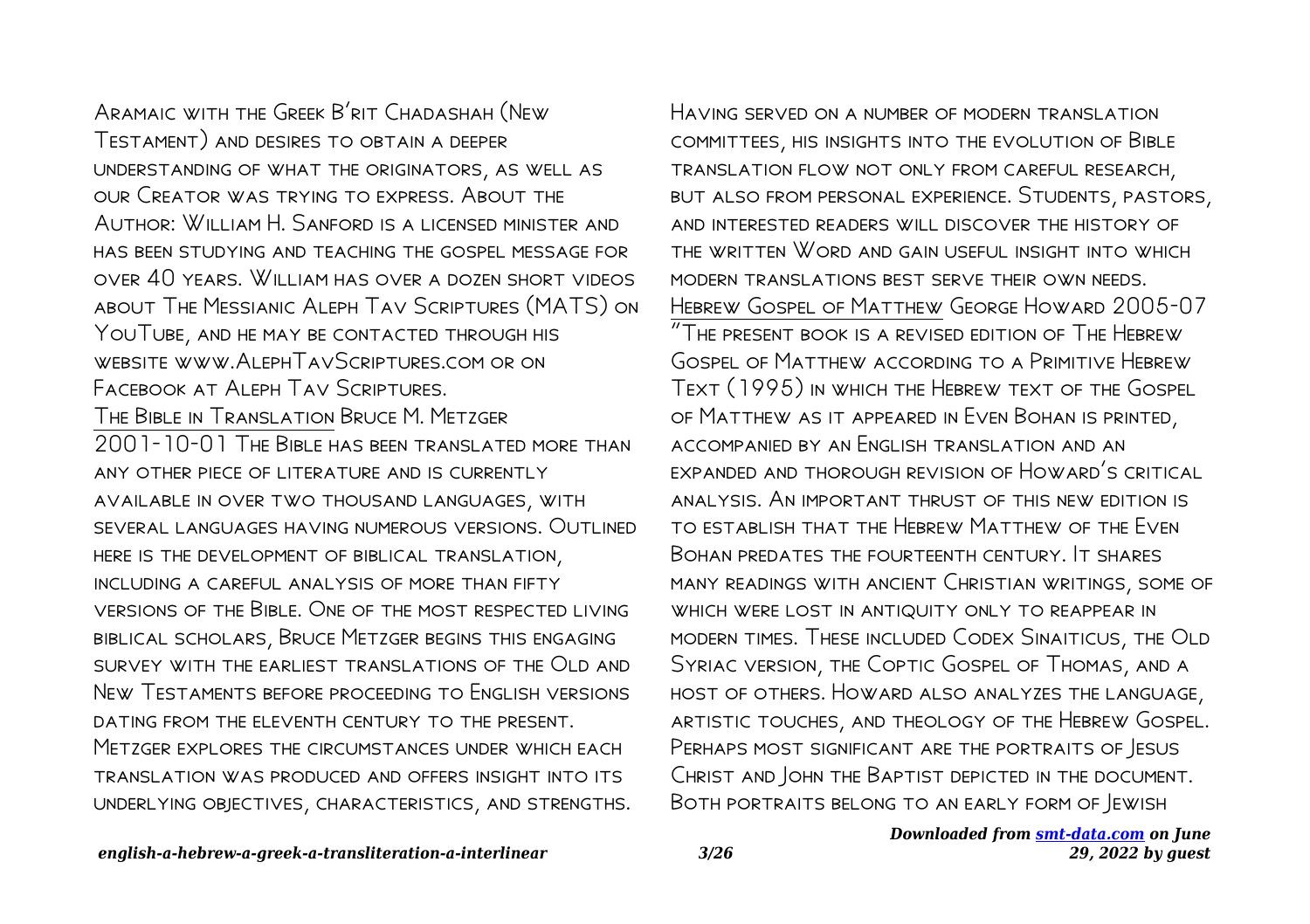CHRISTIANITY -- LOST IN ANTIQUITY -- IN WHICH THE Baptist plays a salvific role in the redemption of humanity and Jesus operates as a divine solicitor and judge."--Back cover.

Interlinear Hebrew Greek English Bible, Volume 2 of 4 Volume Set - 1 Samuel - Psalm 55, Case Laminate EDITION, WITH STRONG'S NUMBERS AND LITERAL  $f K/V$  AY P. GREEN, SR. 2009-07-01 THE ONLY COMPLETE interlinear Bible available in English-and it's keyed to Strong's Exhaustive Concordance! Thousands of pastors, students, and laypeople have found The INTERLINEAR BIBLE TO BE A TIME-SAVING TOOL FOR researching the subtle nuances and layers of meaning within the original biblical languages. Featuring the complete Hebrew and Greek texts with a direct English rendering below each word, it also includes The Literal Translation of the Bible in the outside column. But what truly sets this resource apart are the Strong's numbers printed directly above the Hebrew and Greek words. Strong's numbers enable even those WITH NO PRIOR KNOWLEDGE OF GREEK OR HEBREW TO FASILY access a wealth of language reference works keyed to Strong's-Greek/Hebrew dictionaries, analytical lexicons, concordances, word studies, and more. The HEBREW IS BASED ON THE MASORETIC TEXT AND THE GREEK IS from the Textus Receptus. The sources of the texts

are documented in the preface, and are essentially the same (with some minor variations) to the Hebrew and Greek texts used by the KJV translators. Only a small minority of Bible students ever achieve the ability to read the original biblical languages. This resource offers a non-threatening tool for those lacking language training to begin exploring the languages of Scripture. [ Conveniently includes the entire Hebrew and Greek text of the Bible in one place [ Offering a concise, literal translation of each Greek and Hebrew word, it's a great jumping off point for indepth Bible study and text analysis. This Bible displays all the Hebrew, Aramaic, and Greek words of the Bible in the Masoretic Hebrew Text and the Received Greek Text, with literal, accurate English meanings placed directly under each original word in interlinear form, with Strong's Concordance numbers over each original word, enabling the Bible student (whether knowing the original languages or not) to refer to all lexicons and concordances that have also been coded with Strong's numbers. 2,936 pages, bound in a bonded leather over boards hardback edition. This new edition has been much improved by a new typesetting of the New Testament (Volume IV), with larger print, the left marginal column containing a newly revised Literal Translation of the Bible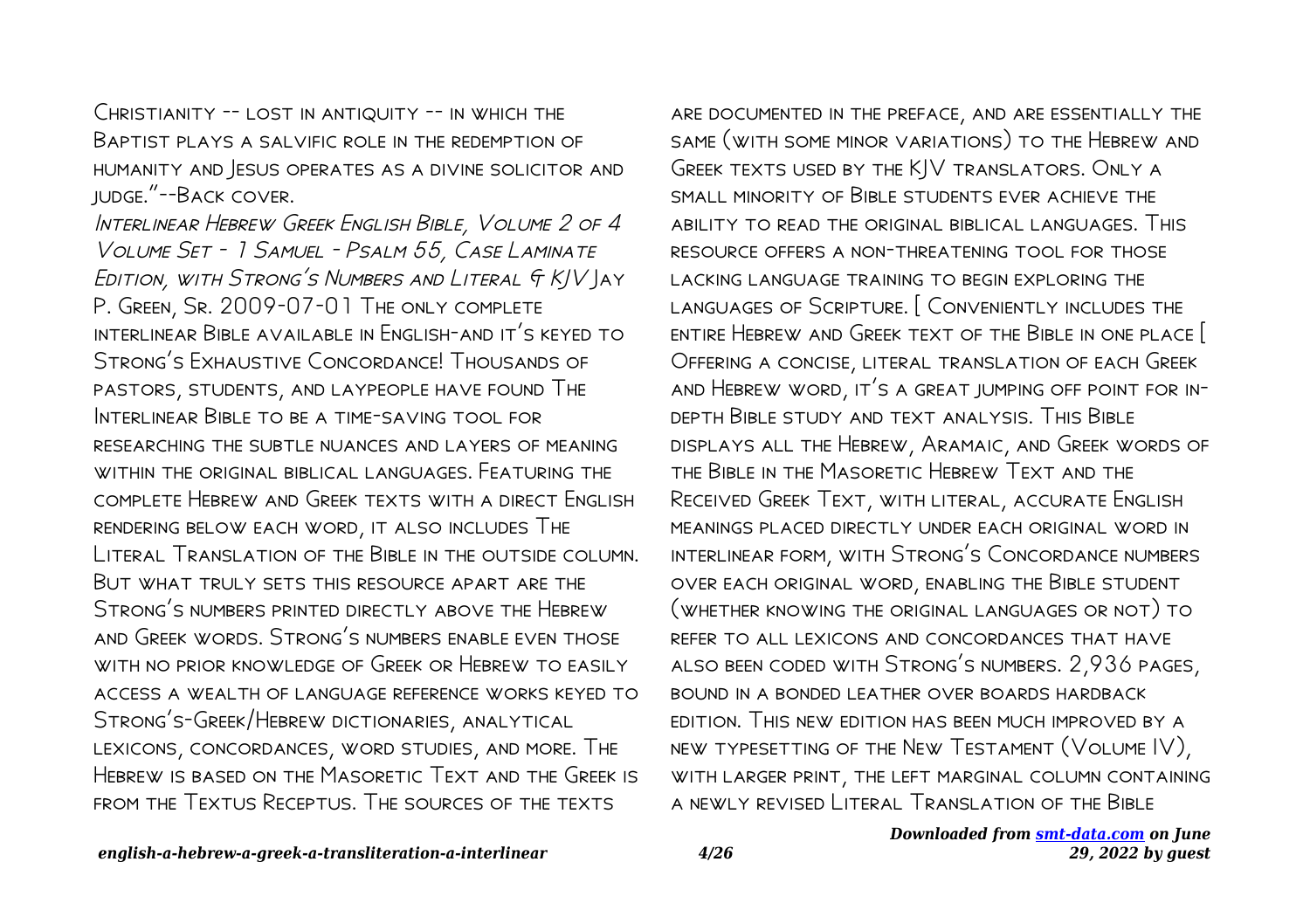(2000), and a right marginal column containing the Authorized/King James Version (1769). The three volume Old Testament is an exact reprint of the 1985 Hendrickson Publishers Edition. The Old Testament does not yet have the 1769 King James Version. The only complete Interlinear Bible is now fully keyed to Strong's Concordance numbers. The STRONG'S NUMBERING ABOVE FACH HEBREW AND GREEK WORD - along with the Interlinear text and marginal literal English Translation and the 1769 Authorized King James Version - opens a treasure house of Bible study possibilities for those who wish to understand the SCRIPTURE BETTER. IT'S USE WILL ALLOW THE NOVICE STUDENT TO READ THE ORIGINAL TEXT WITHOUT LOSING valuable time to look up the meaning of the Hebrew & Greek words in the Hebrew & Greek lexicons. There is no substitute for a first hand knowledge of the original text. However since only a small minority of BIBLE STUDENTS RETAIN AN EASY READING COMPREHENSION OF the original text, the Interlinear Bible is a welcome aid to Bible students, laymen, and pastors who wish to continue working with the original languages. Jay P. Green, Sr. (1918-2008) is Translator and Editor of The Interlinear Hebrew-Greek-English Bible and the translator of the Modern King James Version of the Holy Bible, The Teenage Version of the Holy Bible, and

the Literal translation of the Holy Bible. He has written numerous books on textual criticism. Maurice A. Robinson (PhD) is Associate Professor of Greek at Southeastern Baptist Theological Seminary in Wake Forest, South Carolina.

Becoming-One Bible 2021-04-30 This translation is a new and more literal translation of the English Bible. Using my fifty plus years of experience with the Bible, improvements were made over other English translations by unitizing the best Hebrew and Greek texts, as well as the best language tools including computer software. God's Name in the Old Testament was YHWH and has been wrongly translated into "Lord" in most modern English translations. We have correctly translated the very meaning of the Name into "BeComingOne." The Hebrew Name of God meant, "He (who) Will-Be." It did not mean, "I am," or "the Being" as wrongly translated in the Greek (LXX) version of the Old Testament. Instead of translating God's Name into, "He (who) Will-Be," we have used, "BeComingOne," as suggested by Joseph Bryant Rotherham in the "Introduction" of his, The Emphasized Bible, published by Kregel. Also the correct translation for the Hebrew olam, the Greek aion and aionious was used. These words have been mistranslated into such words as, "forever,"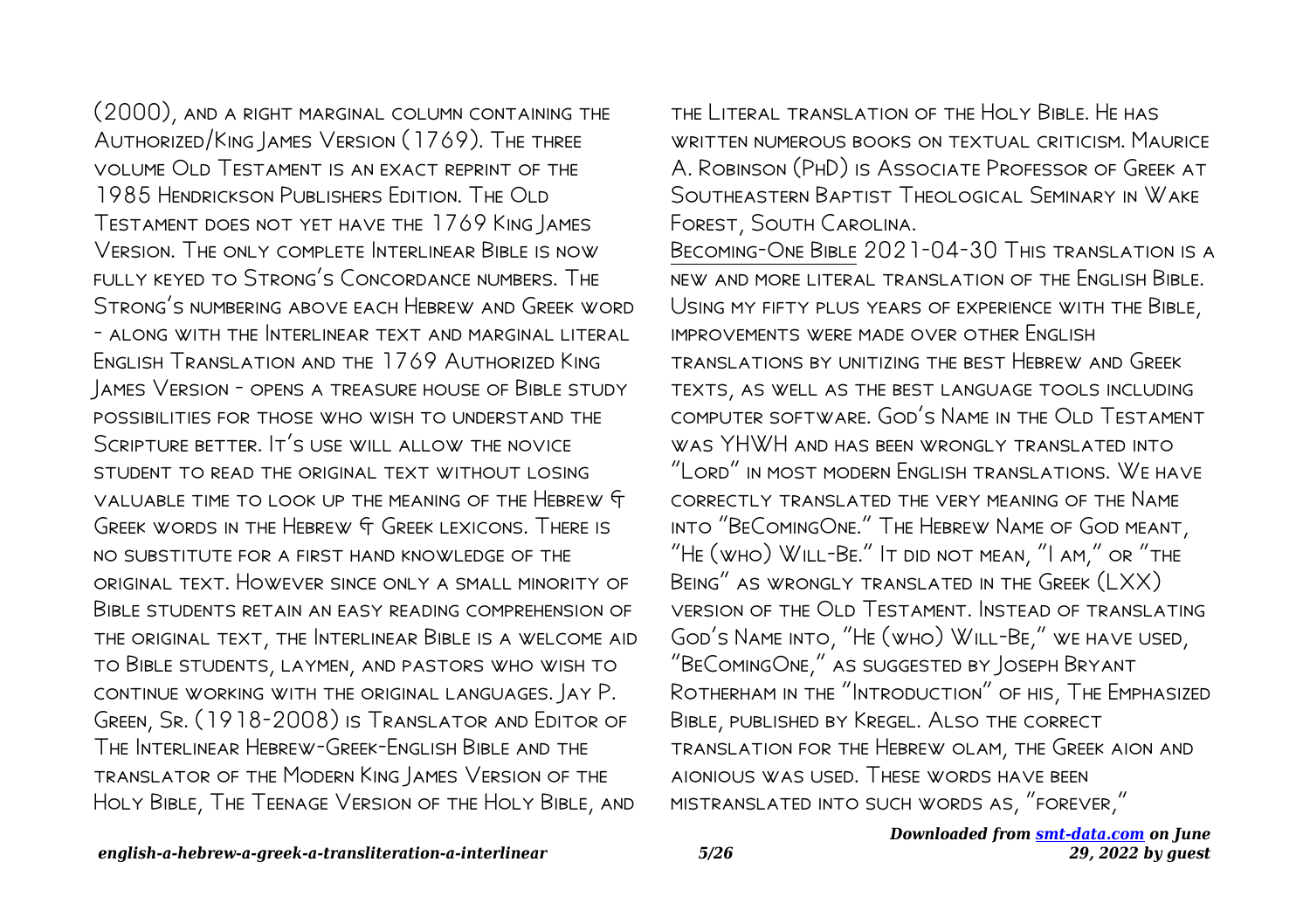"eternal," "everlasting," and so forth which has given a perverse meaning to hundreds of verses. The best translation would be "age" or "aeonian" or "aeon," WHICH IS AN AGE OF UNKNOWN LENGTH. THE LENGTH OF TIME can only be ascertained by the context in which it is used. The New International Version translates the Hebrew olam in over 60 different ways (words or phrases) including: lasting, ancient, ever, regular, never, of old, eternal, forever, long ago, always, age-old, long, more, permanent, again, ages, all time, any time, continued, early times, endless, for life, etc. See New Mind book, part seven [NM 7], for more information on this. In the BeComingOne Bible words that deal with time were carefully translated so those studying prophecy could better understand how time is dealt with in the Bible. The word "soul" has been more consistently translated to reflect its real meaning. One problem with translating from Biblical Hebrew into English, as well as Biblical Greek to English, is the impossibility of translating the differences in verbal tense usage between languages. For example, in Hebrew there are only two tenses: perfect and imperfect. Both tenses speak of complete and incomplete action, not about time. Books such as S. R. Driver's Hebrew Tenses attempt to explain this to the English reader. Readers of any English

translation should bear this in mind - it is impossible to translate Biblical Hebrew verbs literally into FNGLISH VERBS.

Interlinear Hebrew-Greek-English Bible, New Testament, Volume 4 of 4 Volume Set, Case Laminate Edition Jay Patrick Green, Sr. 2009-07 This complete interlinear Bible, available in English, is keyed to "Strong's Exhaustive Concordance." Featuring the complete HEBREW AND GREEK TEXTS WITH A DIRECT ENGLISH RENDERING below each word, it also includes the literal translation of the Bible in the outside column. Interlinear Hebrew-Greek-English Bible with Strong's Numbers, Volume 1 of 3 Volumes Jay P. Green 2009-07 The only complete interlinear Bible available in English-and it's keyed to Strong's Exhaustive Concordance! Thousands of pastors, students, and laypeople have found The Interlinear Bible to be a time-saving tool for researching the subtle nuances and layers of meaning within the original biblical languages. Featuring the complete Hebrew and Greek texts with a direct English rendering below each word, it also includes The Literal Translation of the Bible in the outside column. But what truly sets this resource apart are the Strong's numbers printed directly above the Hebrew and Greek words. Strong's numbers enable even those with no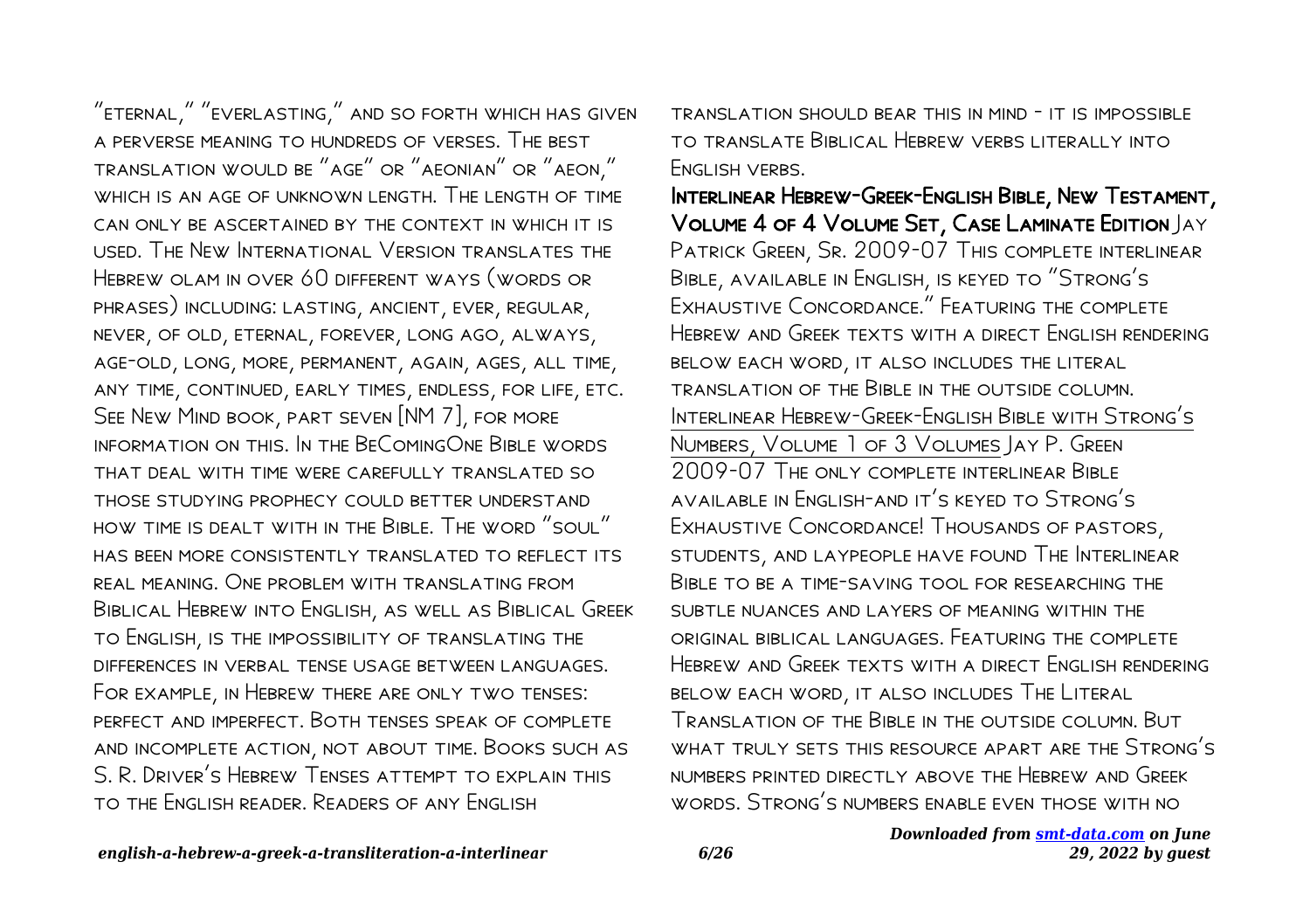prior knowledge of Greek or Hebrew to easily access a WEALTH OF LANGUAGE REFERENCE WORKS KEYED TO Strong's-Greek/Hebrew dictionaries, analytical lexicons, concordances, word studies, and more. The Hebrew is based on the Masoretic Text and the Greek is from the Textus Receptus. The sources of the texts are documented in the preface, and are essentially the same (with some minor variations) to the Hebrew and Greek texts used by the KJV translators. Only a small minority of Bible students ever achieve the ability to read the original biblical languages. This resource offers a non-threatening tool for those lacking language training to begin exploring the languages of Scripture. Conveniently includes the entire Hebrew and Greek text of the Bible in one place Offering a concise, literal translation of each Greek and Hebrew word, it's a great jumping off point for indepth Bible study and text analysis. This Bible displays all the Hebrew, Aramaic, and Greek words of the Bible in the Masoretic Hebrew Text and the Received Greek Text, with literal, accurate English meanings placed directly under each original word in interlinear form, with Strong's Concordance numbers over each original word, enabling the Bible student (whether knowing the original languages or not) to refer to all lexicons and concordances that have

also been coded with Strong's numbers. 2,936 pages, bound in a bonded leather over boards hardback edition. This new edition has been much improved by a new typesetting of the New Testament (Volume IV), with larger print, the left marginal column containing a newly revised Literal Translation of the Bible (2000), and a right marginal column containing the Authorized/King James Version (1769). The three volume Old Testament is an exact reprint of the 1985 Hendrickson Publishers Edition. The Old Testament does not yet have the 1769 King James Version. The only complete Interlinear Bible is now fully keyed to Strong's Concordance numbers. The Strong's numbering above each Hebrew and Greek word - along with the Interlinear text and marginal literal English Translation and the 1769 Authorized King James Version - opens a treasure house of Bible study possibilities for those who wish to understand the SCRIPTURE BETTER. IT'S USE WILL ALLOW THE NOVICE STUDENT TO READ THE ORIGINAL TEXT WITHOUT LOSING valuable time to look up the meaning of the Hebrew & Greek words in the Hebrew & Greek lexicons. There is no substitute for a first hand knowledge of the original text. However since only a small minority of Bible students retain an easy reading comprehension of the original text, the Interlinear Bible is a welcome aid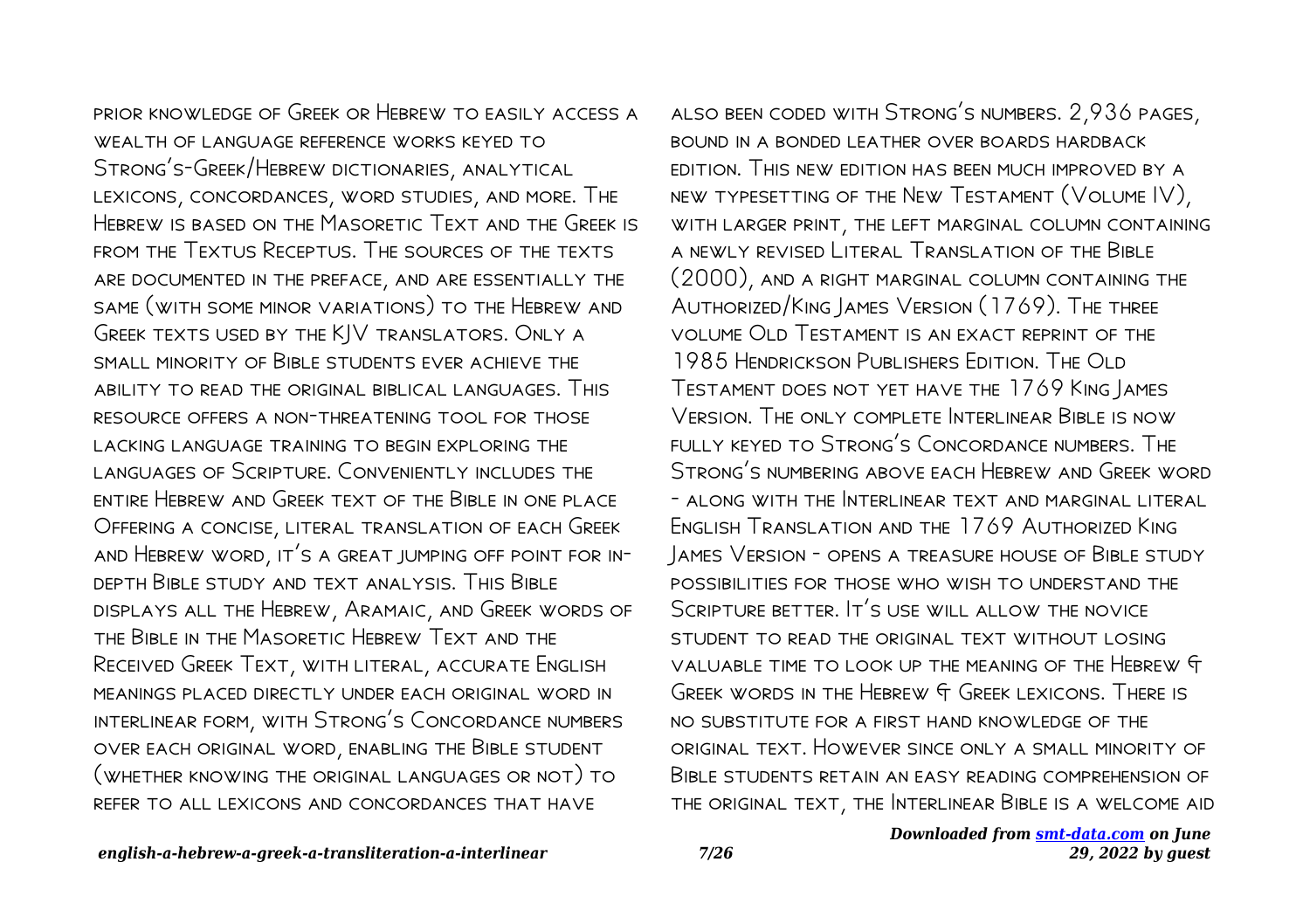to Bible students, laymen, and pastors who wish to continue working with the original languages. Ezekiel: Hebrew Transliteration Translation: Hebrew, English ...

The Interlinear Bible Jay P. Green 2005-07 Entire four-volume set in one-volume The only complete interlinear Bible available in English--and it's keyed to "Strong's Exhaustive Concordance" Thousands of pastors, students, and laypeople have found "The Interlinear Bible" to be a time-saving tool for researching the subtle nuances and layers of meaning within the original biblical languages. Featuring the complete Hebrew and Greek texts with a direct English rendering below each word, it also includes "The LITERAL TRANSLATION OF THE BIBLE" IN THE OUTSIDE column. But what truly sets this resource apart are the Strong's numbers printed directly above the Hebrew and Greek words. Strong's numbers enable even those with no prior knowledge of Greek or Hebrew to easily access a wealth of language reference works keyed to Strong's--Greek/Hebrew dictionaries, analytical lexicons, concordances, word studies, and more. The Hebrew is based on the Masoretic Text and the Greek is from the Textus Receptus. The sources of the texts are documented in the preface, and are essentially the same (with some minor variations) to

the Hebrew and Greek texts used by the KJV translators. Only a small minority of Bible students ever achieve the ability to read the original biblical languages. This resource offers a non-threatening tool for those lacking language training to begin exploring the languages of Scripture. - Conveniently includes the entire Hebrew and Greek text of the Bible in one place - Offering a concise, literal translation of each Greek and Hebrew word, it's a great jumping off point for in-depth Bible study and text analysis. FAQ - How large is the type? --5-point INTERLINEAR BIBLE 1997 JAY P. GREEN, SR., EDITOR Displays Hebrew, Aramaic, and Greek words with literal, accurate English meaning placed under each Hebrew and Greek word Interlinear form Strong's cross-reference numbers Literal translation in left margin 976 pp.

MCT Brit Chadashah Interlinear Hebrew New Testament, Mickelson Clarified Jonathan K Mickelson 2019-04-19 The Mickelson Clarified Translation (MCT)(R) in the Clarified Interlinear(TM) format. A more precise Hebrew translation of the Clarified Textus Receptus(TM) (1550 Stephanus-2019 Mickelson), but interlined only with the English and Hebrew, and presented with Strong's numbers and the further use of the Mickelson Context Numbers, with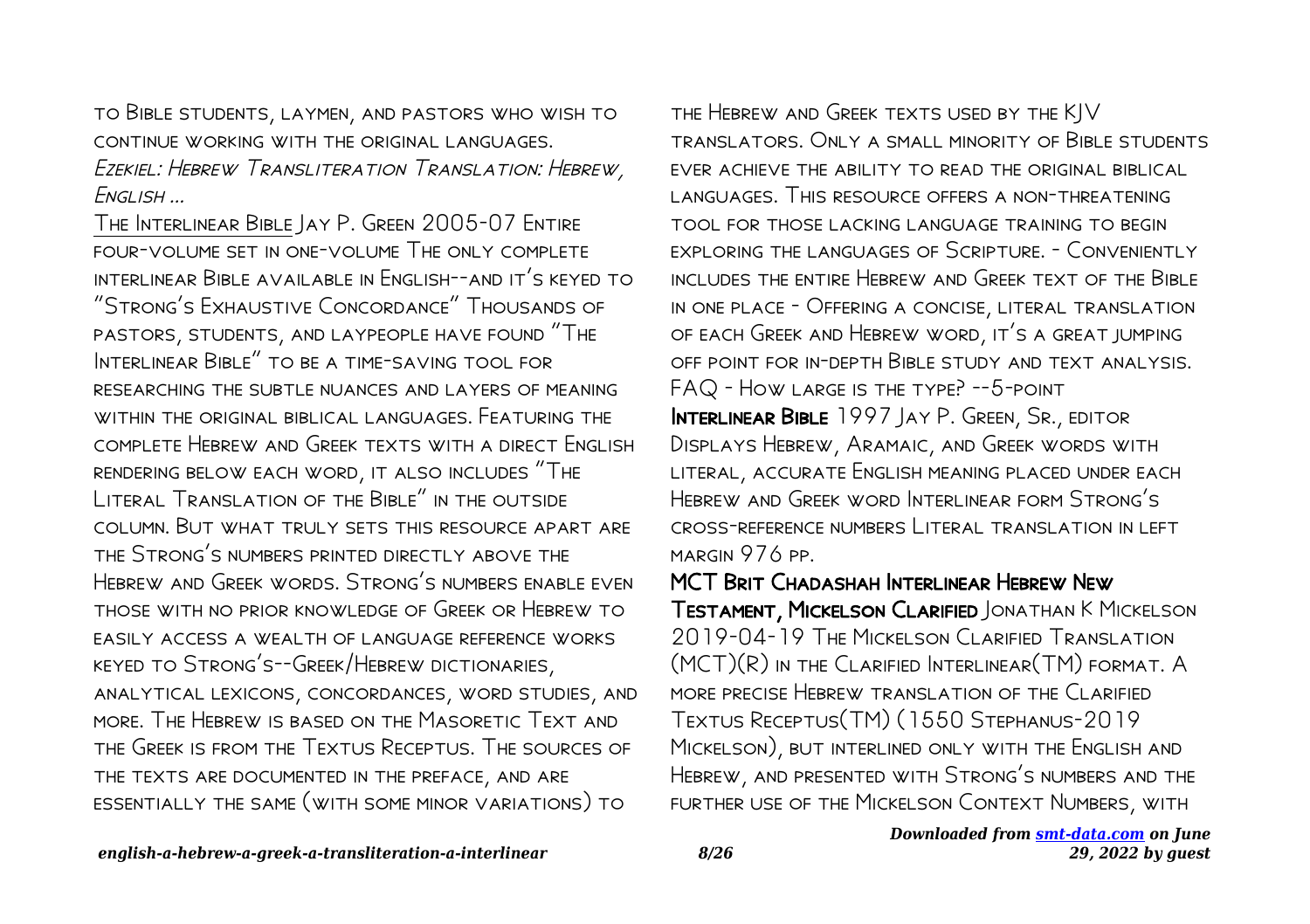enhanced punctuation and simple morphology. This "reconciliation" Hebrew Scripture translation is unveiling the expressions of biblical Hebraic-Koine Greek using a special dialect of Hebrew, alongside an extremely precise English translation of the Hebraic-Koine Greek with enhanced grammar and punctuation. The MCT Brit Chadashah is being hand-translated into a more precise and readable Hebrew dialect that preserves the distinct concepts and contextual meanings used in the New Testament. This translation is carefully interweaving biblical patterns of speech and communication. The companion Hebrew and Greek dictionaries also help the student move beyond the traditional limitations of New Testament (NT) translation. These dictionaries reconcile biblical Hebrew (and English) vocabulary with the original biblical Hebraic-Koine Greek vocabulary of the NT in order to assure the highest degree of conceptual integrity, while increasing Hebrew word consistency WITH THE GREEK TEXT ITSELF THE BENEFIT IS A MORE accurate presentation and correlation of biblical thoughts, concepts, and instructions. The Literary Reading Order arranges the books of the New Testament for optimal reading and correlation according to the literary patterns discerned in the Old and New Testament Scriptures. The Book of John

is placed first in this order. It immediately identifies the True Author of life, creation and the Scriptures. It begins with the signature of God as presented in the book of Genesis. A Prelude from the Old Testament, the first three chapters of Genesis, is included. The Promise contained herein is Redemption unto Eternal Life for the ones trusting upon the Good News and specifically upon the Name of the Anointed-One, first to the Jew, and also to the Gentile. A New English Translation of the Septuagint Albert Pietersma 2007-11-02 The Septuagint (the ancient Greek translation of Jewish sacred writings) is of great importance in the history of both Judaism and Christianity. The first translation of the books of the Hebrew Bible (plus additions) into the common language of the ancient Mediterranean world made the Jewish scriptures accessible to many outside Judaism. Not only did the Septuagint become Holy Writ to Greek speaking Jews but it was also the Bible of the early Christian communities: the scripture they cited and the textual foundation of the early Christian movement. Translated from Hebrew (and Aramaic) originals in the two centuries before Jesus, the Septuagint provides important information about the history of the text of the Bible. For centuries, scholars have looked to the Septuagint for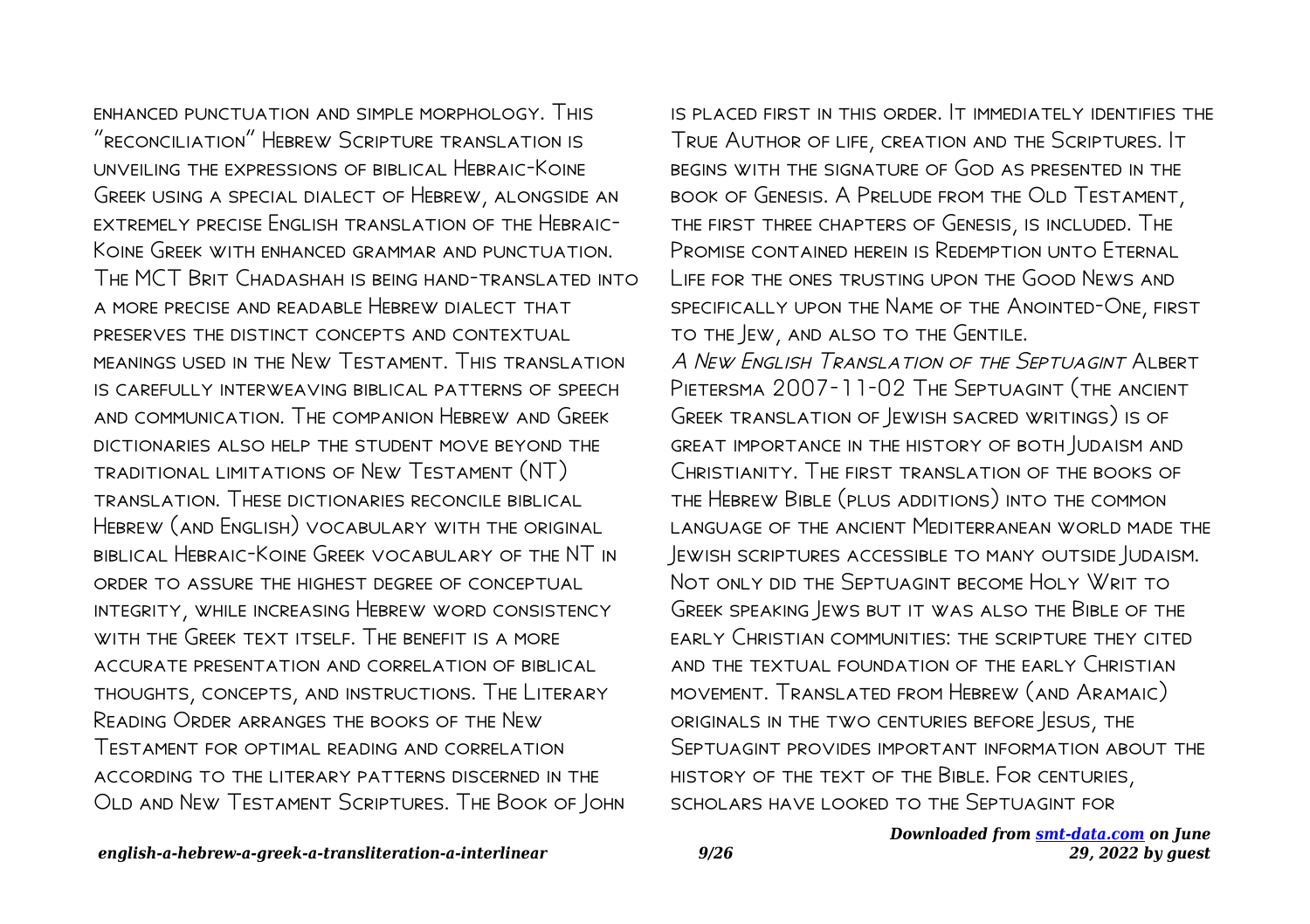information about the nature of the text and of how passages and specific words were understood. For students of the Bible, the New Testament in particular, the study of the Septuagint's influence is a vital part of the history of interpretation. But until now, the Septuagint has not been available to English readers in a modern and accurate translation. The New English Translation of the Septuagint fills this gap.

Messianic Aleph Tav Interlinear Scriptures (MATIS) Volume Five Acts-Revelation, Aramaic Peshitta-Greek-Hebrew-Phonetic Translation-English, Bold BLACK EDITION STUDY BIBLE 2018-01-11 THE MESSIANIC Aleph Tav Interlinear Scriptures (MATIS-NT) Acts - Revelation, both Red Letter and Bold Black Editions, are the most unique Interlinear Study Bibles of the New Testament in the world. This work is a "Study Bible" and unique because it is the first large print, true interlinear edition of the New Testament to combine both Dr. John W. Etheridge's Eastern Aramaic PESHITTA (22 BOOKS) AND DR. JAMES MURDOCK'S PESHITTO (5 books) in both Aramaic and Hebrew font, with proper pronunciation, in comparison with the Greek English translation, word by word, all in true interlinear form. This is the first time the Aramaic Peshitta and Peshitto has ever been in true interlinear

form, word by word. The Aramaic translation was provided by Lars Lindgren of Dukhrana.com website, and incorporates in the interlinear the pronunciation of the Aramaic, which is also unique and was created and provided by Lars Lindgren and used with his permission... all of which comes under copyright protection. The purpose of MATIS-NT is to provide a unique Study Bible whereby each Aramaic word and verse could be studied by comparing it to the Greek in an effort to obtain a deeper understanding of what the apostles were trying to express and the differences between the two English translations of the New Testament. MATIS-NT English translation began with the public domain version of the 1987 KJV and removed all the old English for easier reading from the interlinear portion. MATIS is also unique in regard to the Hebrew and Aramaic in the New Testament verses running in sequence from left to right with the English translation, while the Hebrew/Aramaic individual words are written properly from right to left. This combination is unique but makes it easier for beginners to study the Aramaic language in comparison to its English translation. The First Volume of MATIS is The TORAH, with the Strong's Hebrew Dictionary. Volume Two, The WRITINGS, Volume Three, The PROPHETS and Volume Four,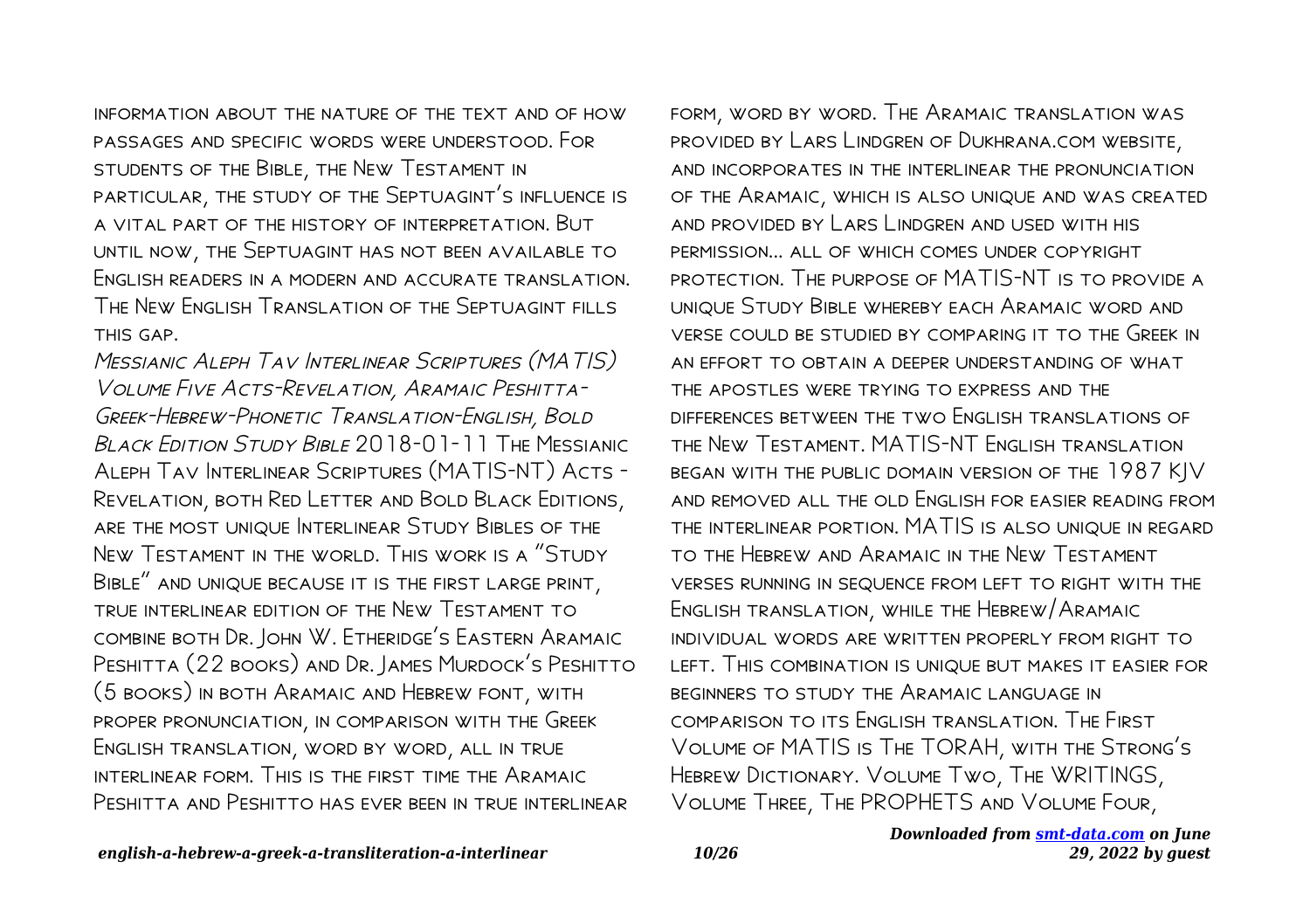MATIS-NT The GOSPELS, with the Strong's Greek Dictionary and Volume Five, Acts - Revelation has a limited Aramaic Lexical New Testament Dictionary. MATIS Study Bibles also furthers the journey of the study of the Aleph/Tav Character Symbol by revealing thousands of words that originally incorporated this symbol in Aramaic, and apparently for good reason! The entire collection of the 5 Volume set of MATIS Study Bibles is truly the perfect gift for the believer who is interested in STUDYING THE BIBLICAL HEBREW OLD TESTAMENT TANAKH and the Aramaic with the Greek B'rit Chadashah (New Testament) and desires to obtain a deeper understanding of what the originators, as well as our Creator was trying to express. About the Author: William H. Sanford is a licensed minister and has been studying and teaching the gospel message for over 40 years. William has over a dozen short videos about The Messianic Aleph Tav Scriptures (MATS) on YOUTUBE, AND HE MAY BE CONTACTED THROUGH HIS website www.AlephTavScriptures.com or on Facebook at Aleph Tav Scriptures.

## Greek/Hebrew Parallel Old Testament English Translation-Genesis, Exodus and Leviticus Conrad Gren 2014-01-01

HOLY BIBLE - KJ3 LITERAL TRANSLATION JAY PATRICK

Green 2010-12 Green presents the fourth edition of the translation that appears in the side margins of his bestselling work, "The Interlinear Hebrew-Greek-English Bible."

Interlinear Hebrew Greek English Bible, New Testament, Volume 4 of 4 Volumes, Larger Print, Hardcover 2011-07-01 The Interlinear Hebrerw Greek English Bible - Larger Print is the only complete Interlinear Bible available in English-and it's keyed to Strong's Exhaustive Concordance! Thousands of pastors, students, and laypeople have found The Interlinear Bible to be a time-saving tool for researching the subtle nuances and layers of meaning within the original biblical languages. Featuring the complete Hebrew and Greek texts with a direct English rendering below each word, it also includes The Literal Translation of the Bible in the outside column. But what truly sets this resource apart are the Strong's numbers printed directly above the Hebrew and Greek words. Strong's numbers enable even those with no prior knowledge of Greek or Hebrew to easily access a wealth of language reference works keyed to Strong's-Greek/Hebrew dictionaries, analytical lexicons, concordances, word studies, and more. Only a small minority of Bible students ever achieve the ability to read the original biblical languages. This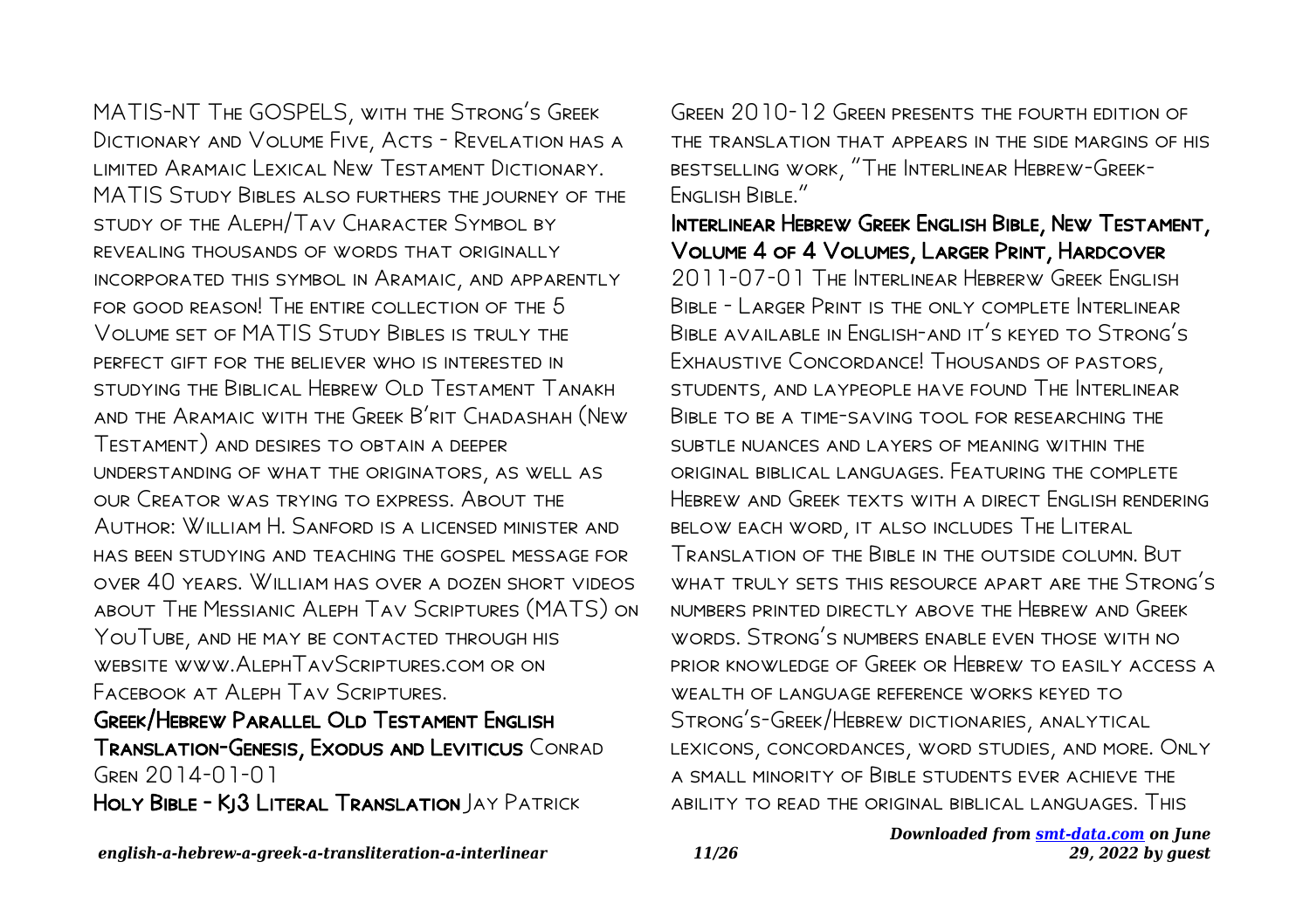resource offers a non-threatening tool for those lacking language training to begin exploring the languages of Scripture. Offering a concise, literal translation of each Greek and Hebrew word, it's a great jumping off point for in-depth Bible study and text analysis. This Bible displays all the Hebrew, Aramaic, and Greek words of the Bible in the Masoretic Hebrew Text and the Received Greek Text, with literal, accurate English meanings placed directly under each original word in interlinear form, WITH STRONG'S CONCORDANCE NUMBERS OVER FACH original word, enabling the Bible student (whether knowing the original languages or not) to refer to all lexicons and concordances that have also been coded with Strong's numbers. 2,936 pages, bound in a bonded leather over boards hardback edition. This new edition has been much improved by a new typesetting of the New Testament (Volume IV), with larger print, the left marginal column containing a newly revised Literal Translation of the Bible (2000), and a right marginal column containing the Authorized/King James Version (1769). Jay P. Green, Sr. (1918-) is Translator and Editor of The Interlinear Hebrew-GREEK-ENGLISH BIBLE AND THE TRANSLATOR OF THE MODERN King James Version of the Holy Bible, The Teenage Version of the Holy Bible, and the Literal translation of the Holy Bible. He has written numerous books on textual criticism.

Messianic Aleph Tav Interlinear Scriptures Volume Four the Gospels, Aramaic Peshitta-Greek-Hebrew-PHONETIC TRANSLATION-ENGLISH, BOLD BLACK EDITION Study Bible 2016-11-23 The Messianic Aleph Tav Interlinear Scriptures (MATIS-NT) The GOSPELS, both Red Letter and Bold Black Editions, are the most unique Interlinear Study Bibles of the New Testament in the world. This work is a "Study Bible" and unique because it is the first true interlinear New Testament to combine both the John W. Etheridge Eastern Aramaic Peshitta in both Aramaic and Hebrew font compared to the Greek, word by word, in true interlinear form. This is the first time the Aramaic Peshitta has ever been in true interlinear form word by word. The John W. Etheridge Eastern Aramaic Peshitta English translation was provided by Lars Lindgren and incorporates his personal notes and also, the Hebrew pronunciation of the Aramaic is unique and WAS CREATED AND PROVIDED BY LARS LINDGREN OF http://Dukhrana.com/ and used with his permission... all of which comes under copyright protection. The purpose of MATIS-NT is to provide a unique Study Bible whereby each Aramaic word and verse could be studied by comparing it to the Greek in an effort to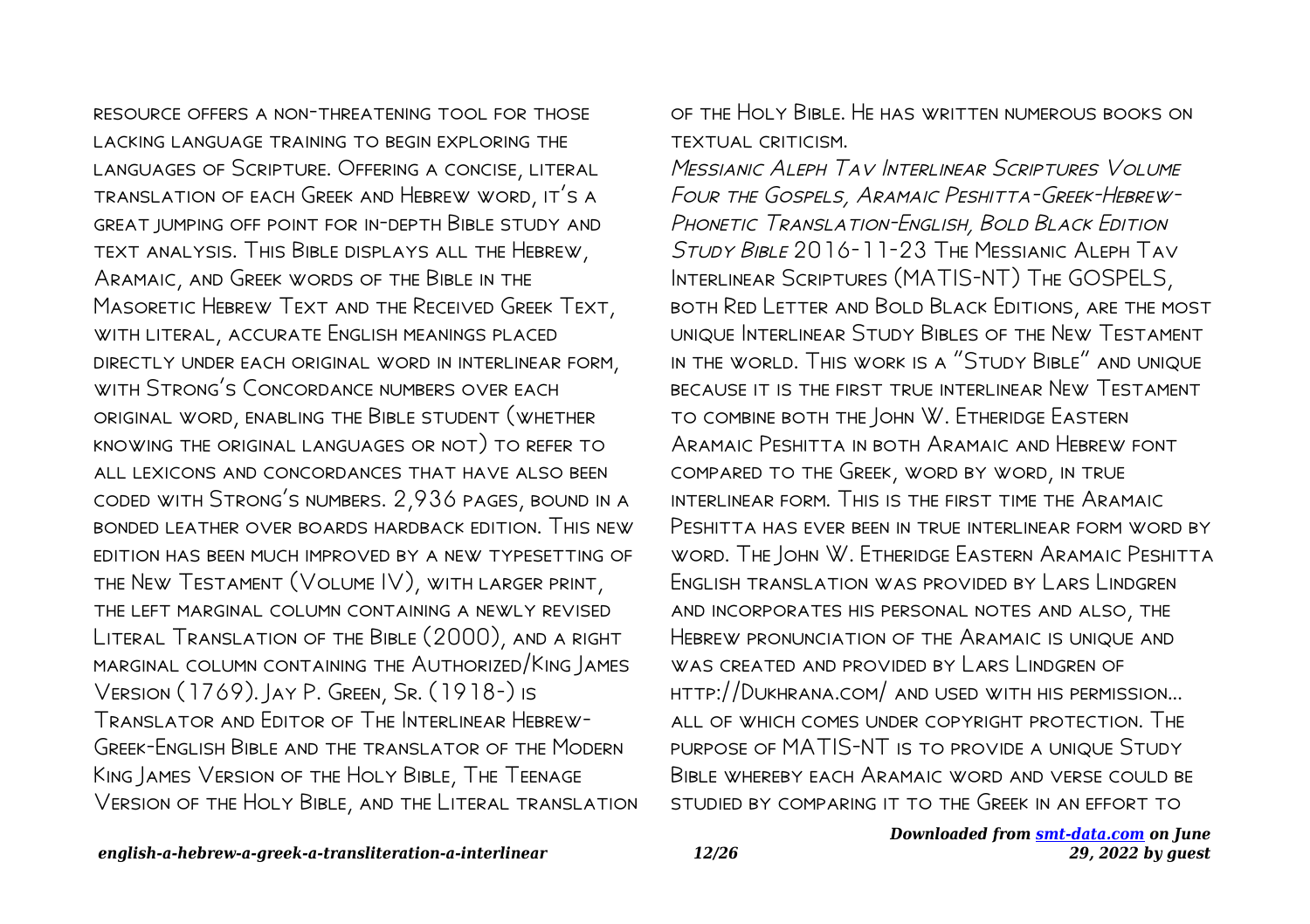obtain a deeper understanding of what the apostles were trying to express and the differences between the two New Testaments. MATIS-NT English translation began with the public domain version of the 1987 KJV and removed all the old English for easier reading. MATIS is also unique in regard to the Hebrew (OT) and Aramaic (NT) verses running in sequence from left to right with the English translation, while the Hebrew/Aramaic individual words are written properly from right to left. This combination is unique but makes it easier for beginners to study the Hebrew and Aramaic language in comparison to its English translation. The First Volume of MATIS is The TORAH, with the Strong's Hebrew Dictionary. Volume Two, The WRITINGS, Volume Three, The PROPHETS and Volume Four, MATIS-NT The GOSPELS, with the Strong's Greek Dictionary and Volume Five, The Acts - Revelation. MATIS Study Bibles also furthers the journey of the study of the Aleph/Tav Character Symbol by revealing thousands of words that originally incorporated this symbol in Paleo Hebrew, and also in Aramaic/Hebrew, and apparently for good reason! The MATIS Study Bible Collection is truly the perfect gift for the believer WHO IS INTERESTED IN STUDYING THE HEBREW TANAKH AND Aramaic with the Greek B'rit Chadashah (New

Testament) and desires to obtain a deeper understanding of what the originators, as well as our Creator was trying to express. A New English Translation of the Septuagint Albert Pietersma 2007-11-02 The Septuagint (the ancient Greek translation of Jewish sacred writings) is of great importance in the history of both Judaism and Christianity. The first translation of the books of the Hebrew Bible (plus additions) into the common language of the ancient Mediterranean world made the Jewish scriptures accessible to many outside Judaism. Not only did the Septuagint become Holy Writ to Greek speaking Jews but it was also the Bible of the early Christian communities: the scripture they cited and the textual foundation of the early Christian movement. Translated from Hebrew (and Aramaic) originals in the two centuries before Jesus, the Septuagint provides important information about the history of the text of the Bible. For centuries, scholars have looked to the Septuagint for information about the nature of the text and of how passages and specific words were understood. For students of the Bible, the New Testament in particular, the study of the Septuagint's influence is a vital part of the history of interpretation. But until now, the Septuagint has not been available to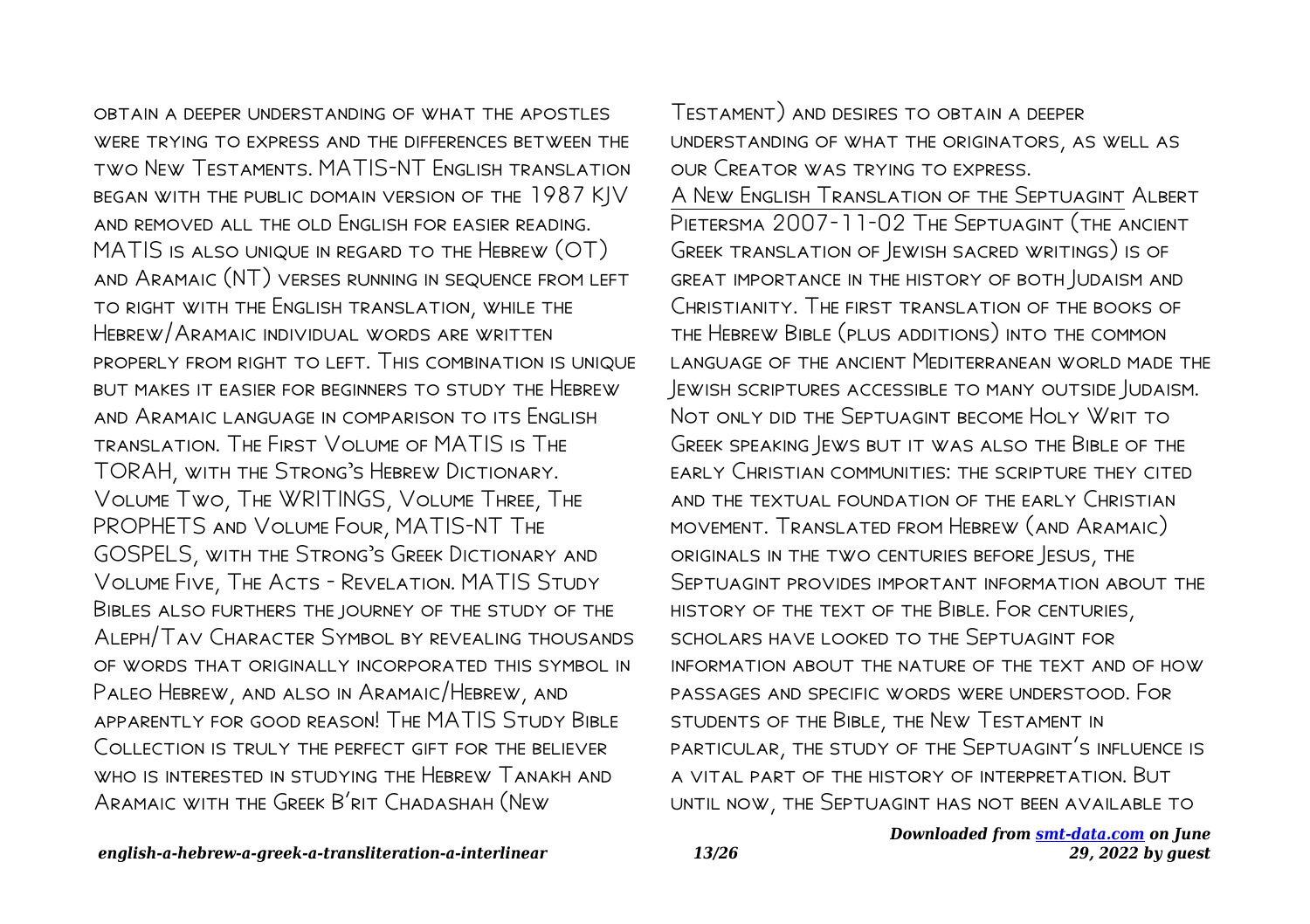English readers in a modern and accurate translation. The New English Translation of the Septuagint fills this gap.

### The Book of Judith Morton Scott Enslin 1973 Interlinear Hebrew Greek English Bible with Strong's Numbers and King James Version, 4 Volume Edition Jay

P. Green, Sr. 2000 This is the only Bible to display all the Hebrew, Aramaic, and Greek words, with literal, accurate English meaning placed directly under each original Hebrew and Greek word in interlineary form, and a Strong's cross reference number above the Hebrew and Greek words. The Literal Translation of the Bible is in the left margin. This enables the reader to see the Bible words in their proper sentence order. This never before accomplished task gives marvelous insights into the Biblical Message, to scholars, to laymen, and to ministers of the Bible.

A True Translation of the Ancient Bible Concerning Homosexuality Ernest Louis Camisa 2008 Presents passages from the Old and New Testaments where homosexuality is mentioned or alluded to. The Old Testament passages are given in Hebrew, transliterated Hebrew, and English translation; the New Testament passages in Greek, transliterated Greek, and English translation. With notes and

#### commentary.

The Septuagint with Apocrypha Sir Lancelot Charles Lee Brenton 1986 This edition of "The Septuagint with Apocrypha" (the ancient Greek translation of the Hebrew Old Testament and the apocryphal books of the same linguistic origin) gives the complete Greek text along with a parallel English translation by Brenton. From the Preface This edition of the Septuagint, including Apocrypha, giving the complete GREEK TEXT ALONG WITH A PARALLEL ENGLISH TRANSLATION by Sir Lancelot Charles Lee Brenton (1807-1862), WAS FIRST PUBLISHED IN LONDON IN 1851. THE SEPTUAGINT (from the Latin septuaginta, meaning "seventy," and frequently referred to by the roman numerals LXX) is the Greek translation of the Old Testament. The name DERIVES FROM THE TRADITION THAT IT WAS MADE BY seventy (or seventy-two) Jewish scholars at Alexandria, Egypt during the reign of Ptolemy PHILADELPHUS (285-247 B.C.). IT HAS BEEN PRESERVED IN A large number of manuscript copies of the original, and the Greek text in Brenton's edition is based on Vaticanus, an early fourth-century manuscript, with some reliance on other texts, particularly Alexandrinus, a fifth-century manuscript. Although it is not completely understood either when or why the translation was originally done, it is clear that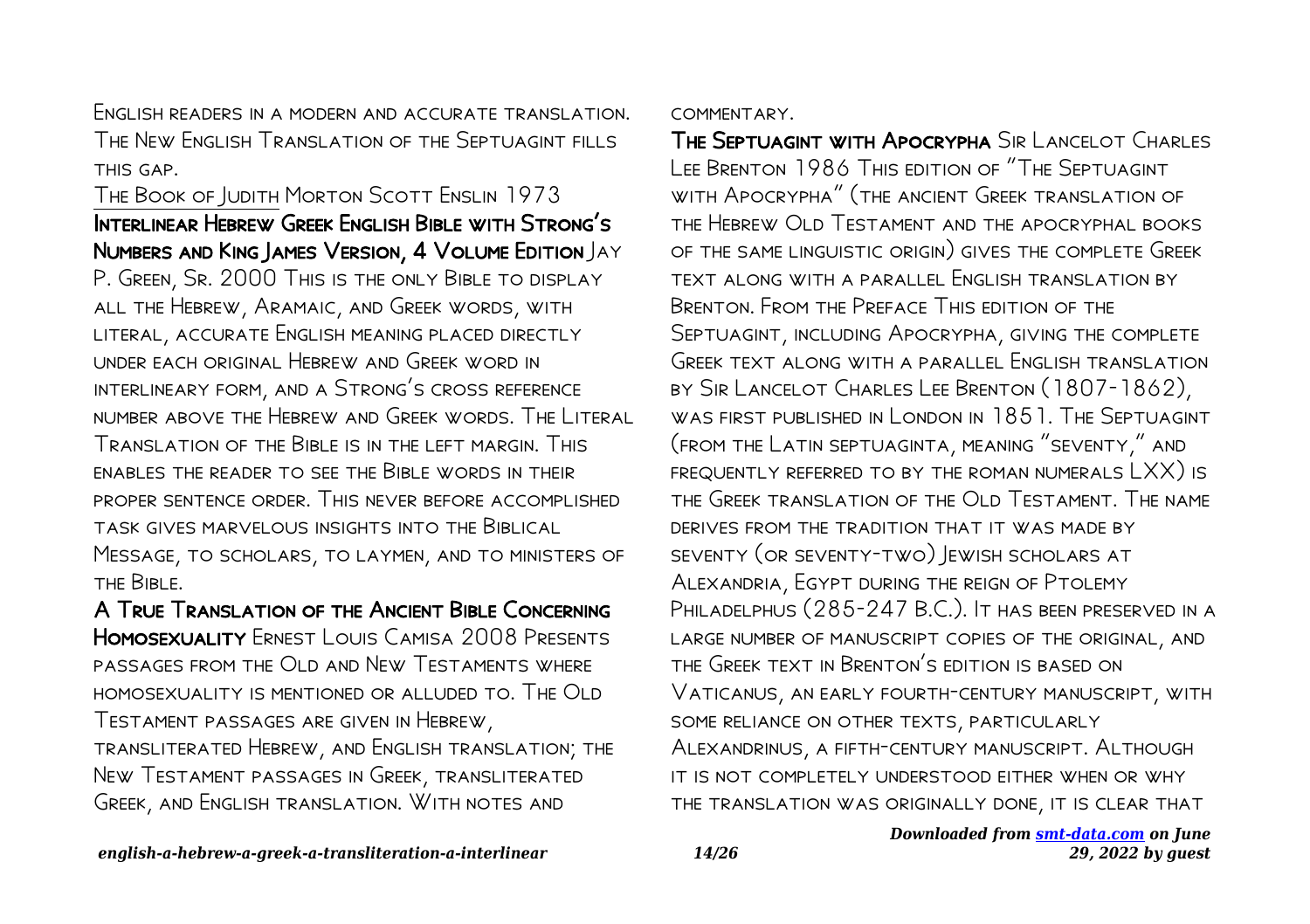it in large measure reflects the common language of the period and became the "Bible" of Greek-speaking Jews and then later of the Christians. It is worth noting that the Septuagint differs from the Hebrew Old Testament in certain ways: 1) the Greek text varies at many points from the corresponding Hebrew text; 2) the order of the Biblical Books is not the same--the threefold division of the Hebrew canon into the Law, Prophets, and Writings is not followed in the LXX; and 3) several books not found in the Hebrew are included in the LXX-- these books are known as the Apocrypha in the English Bible. While the majority of the Old Testament quotations rendered by the New Testament authors are borrowed directly from the Septuagint, a number of times they provide their own translation which follows the Hebrew text against the Septuagint. In general, the vocabulary and style of the Septuagint is reflected in the theological terms and phraseology chosen by the New Testament writers, and therefore, takes on particular significance for a better overall understanding of the Scriptures. It is not surprising- due to its early widespread use and enduring influence in the Church--that the order of the Biblical Books in the Septuagint, rather than that of the Hebrew O.T., became the accepted order. Although rejected by

PROTESTANTS AS NON-CANONICAL, THE APOCRYPHAL WRITINGS HAVE ENDURING VALUE AS A LITERARY AND historical record of the intertestamental period. They often provide important background and illustrative material for a better understanding of the New Testament "world" and thus the New Testament itself.

The Rewards of Learning Greek and Hebrew Catherine McDowell 2021-12 WHY STUDY BIBLICAL LANGUAGES? The Rewards of Learning Greek and Hebrew: Discovering the Richness of the Bible in Its Original Languages is written to convince you that it's worth it! Professors Catherine L. McDowell and PHILIP H. TOWNER HAVE SPENT YEARS OPENING THE EYES OF students to the riches that await those who study Hebrew and Greek, and they invite you to listen in. This book is designed for people who have never studied the biblical languages--everything is in English or English script, and everything is clearly explained. The Rewards of Learning Greek and Hebrew contains a number of case studies--some from the Hebrew Bible and some from the New Testament--that demonstrate the kind of accuracy and insight that await those WHO STUDY THE BIBLICAL LANGUAGES. FACH CASE STUDY IS accompanied by a testimonial from a student whose understanding of the Bible has been enriched by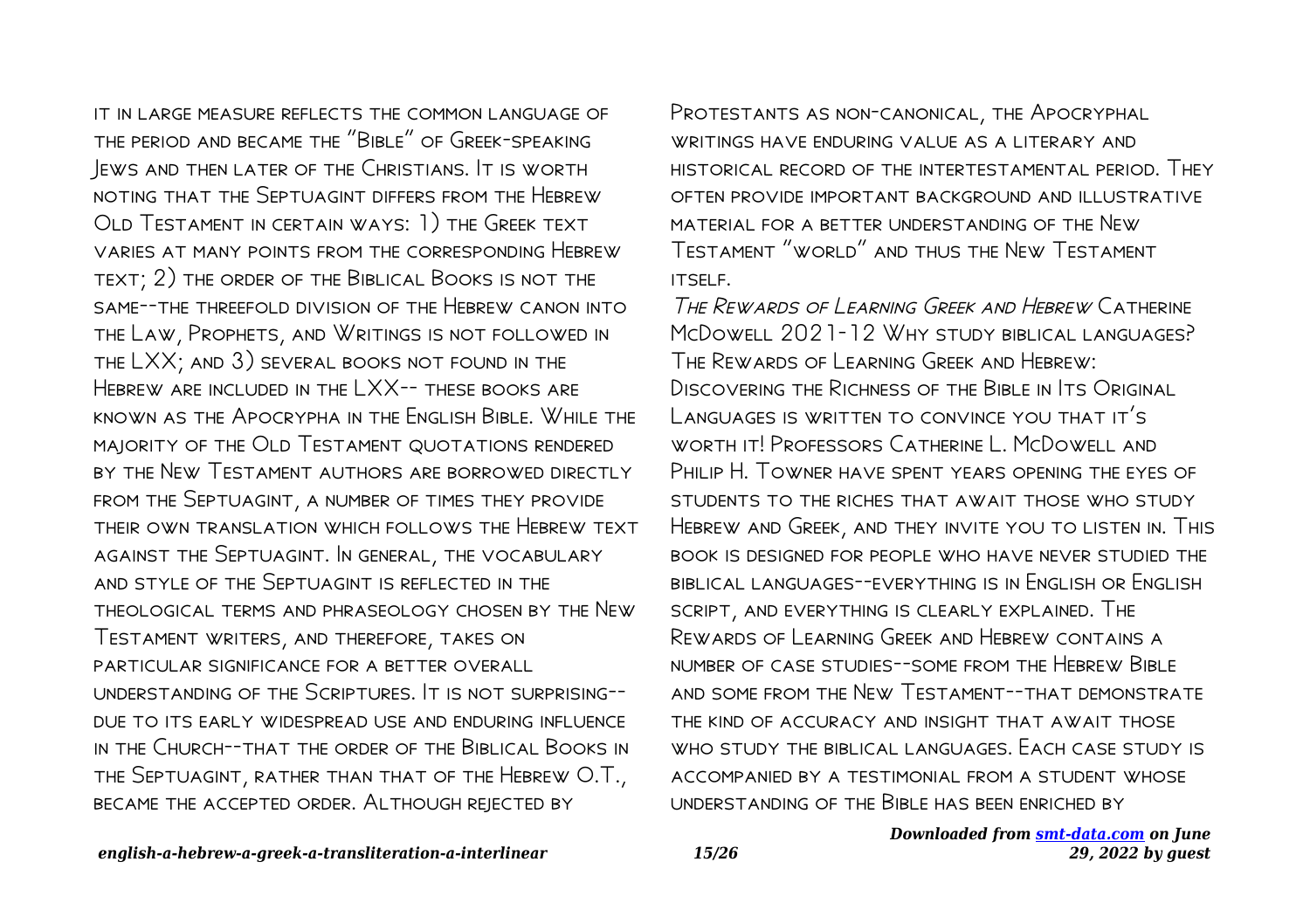studying Greek or Hebrew. With encouragements from CHRISTIAN SCHOLARS AND PASTORS SPRINKLED throughout, The Rewards of Learning Greek and HEBREW GIVES YOU A TASTE OF WHAT AWAITS THE student of biblical languages and encourages you to take the plunge. About the Authors Dr. Catherine McDowell is Associate Professor of OLD Testament at Gordon-Conwell Theological Seminary in Charlotte, North Carolina. She previously taught Old Testament at Wheaton College in Illinois. Dr. McDowell is the author ofThe Image of God in the Garden of Eden (Eisenbrauns) and the study notes for 1-2 Samuel, 1-2 Kings, and 1-2 Chronicles in the ESV Archaeological Study Bible (Crossway). She is in the PROCESS OF FOUNDING A NEW SEMINARY IN  $CAP-HA$ <sup>[2]</sup> TIEN, Haiti that will have a significant emphasis on biblical languages and original language exegesis. The Rev'd Dr Philip H. Towner is a professor at Pontifical Urbaniana University in Rome, where he teaches translation studies, and a visiting professor of NT exegesis and translation at the Pontifical Biblical Institute, Rome. He is an Episcopal priest in the New York Diocese. As the former Dean and Director of the Eugene A. Nida Institute for Biblical Scholarship at American Bible Society in New York City, he was codirector of the Nida School of Translation Studies,

based in Misano Adriatco, Italy, and served as the DIRECTOR OF TRANSLATION SERVICES OF THE UNITED BIBLE Societies. He is the author and editor of several books and numerous articles in the fields of biblical studies and translation studies. When not in Rome, he lives in Hoboken, NJ.

LARGER PRINT INTERLINEAR HEBREW GREEK ENGLISH BIBLE SR. Green, Jay P 2007-01 Larger Print Edition! The number one complaint about the Interlinear Hebrew Greek English Bibles by Jay P. Green, Sr. has been the size of the print. This new printing is in a larger print size, much more readable for long hours of study without the eye strain. This has all of the content of the 4 Volume Interlinear Bible Set that has been published since 1985 plus the 2000 New Testament which adds an additional side column with the KJV.. The only complete interlinear Bible available in English-and it's keyed to Strong's Exhaustive Concordance! Thousands of pastors, students, and laypeople have found The Interlinear Bible to be a time-saving tool for researching the subtle nuances and layers of meaning within the original biblical languages. FEATURING THE COMPLETE HEBREW AND GREEK TEXTS WITH A direct English rendering below each word, it also includes The Literal Translation of the Bible in the outside column. But what truly sets this resource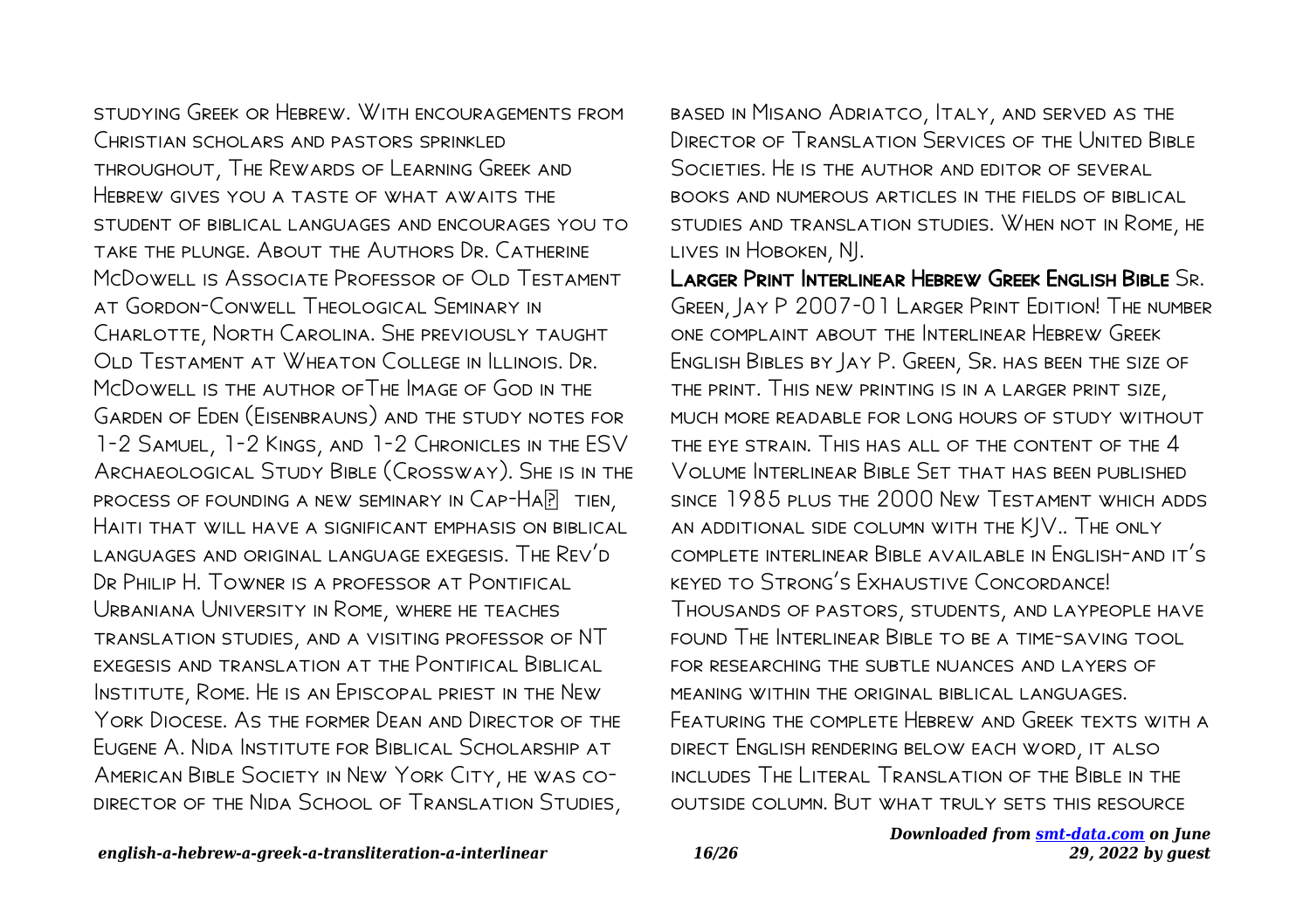apart are the Strong's numbers printed directly above the Hebrew and Greek words. Strong's numbers enable even those with no prior knowledge of Greek or HEBREW TO EASILY ACCESS A WEALTH OF LANGUAGE reference works keyed to Strong's-Greek/Hebrew dictionaries, analytical lexicons, concordances, word studies, and more. The Hebrew is based on the Masoretic Text and the Greek is from the Textus Receptus. The sources of the texts are documented in the preface, and are essentially the same (with some minor variations) to the Hebrew and Greek texts used by the KJV translators. This Bible displays all the Hebrew, Aramaic, and Greek words of the Bible in the Masoretic Hebrew Text and the Received Greek Text, with literal, accurate English meanings placed directly under each original word in interlinear form, with Strong's Concordance numbers over each original word, enabling the Bible student (whether knowing the original languages or not) to refer to all lexicons and concordances that have also been coded with Strong's numbers. 2,936 pages, bound in a bonded leather over boards hardback edition. This new edition has been much improved by a new typesetting of the New Testament (Volume IV), with larger print, the left marginal column containing a newly revised Literal Translation of the Bible (2000), and a right

marginal column containing the Authorized/King James Version (1769). The three volume Old Testament is an exact reprint of the 1985 Hendrickson Publishers Edition but in larger print. The Old Testament does not yet have the 1769 King James Version. The only complete Interlinear Bible is now fully keyed to Strong's Concordance numbers. The Strong's numbering above each Hebrew and Greek word - along WITH THE INTERLINEAR TEXT AND MARGINAL LITERAL FNGLISH Translation and the 1769 Authorized King James Version - opens a treasure house of Bible study possibilities for those who wish to understand the SCRIPTURE BETTER. IT'S USE WILL ALLOW THE NOVICE STUDENT TO READ THE ORIGINAL TEXT WITHOUT LOSING valuable time to look up the meaning of the Hebrew & Greek words in the Hebrew & Greek lexicons. There is no substitute for a first hand knowledge of the original text. However since only a small minority of Bible students retain an easy reading comprehension of the original text, the Interlinear Bible is a welcome aid to Bible students, laymen, and pastors who wish to continue working with the original languages. Jay P. Green, Sr. (1918-) is Translator and Editor of The INTERLINEAR HEBREW-GREEK-ENGLISH BIBLE AND THE translator of the Modern King James Version of the Holy Bible, The Teenage Version of the Holy Bible, and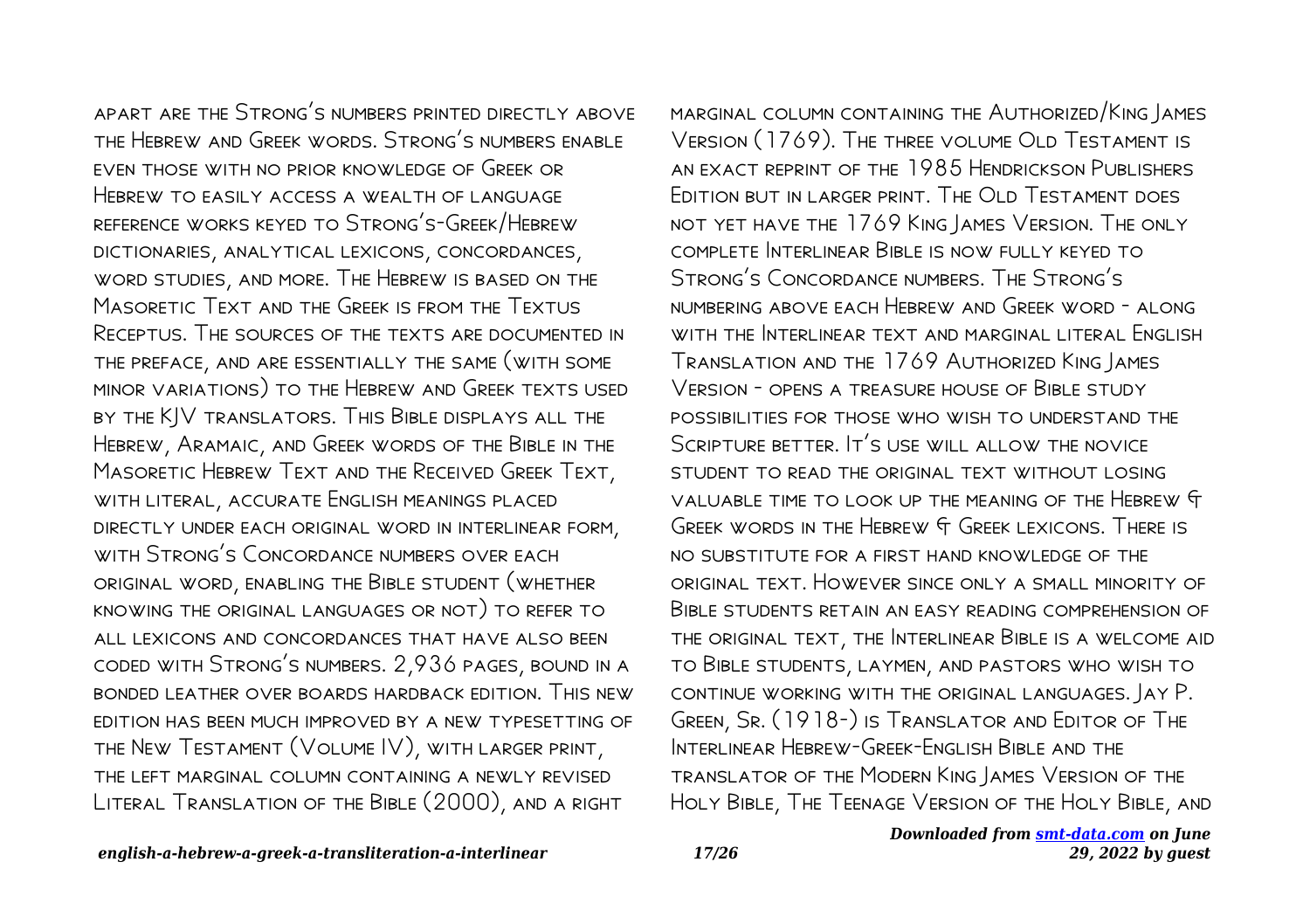the Literal translation of the Holy Bible. He has WRITTEN NUMEROUS BOOKS ON TEXTUAL CRITICISM.

#### The Book of Genesis in English-Hebrew William GREENFIELD 1843

Translating the Middle Ages Dr Charles D Wright 2013-01-28 Drawing on approaches from literary studies, history, linguistics, and art history, and ranging from Late Antiquity to the sixteenth century, this collection views 'translation' broadly as the adaptation and transmission of cultural inheritance. The essays explore translation in a variety of SOURCES FROM MANUSCRIPT TO PRINT CULTURE AND THE creation of lexical databases. Several essays look at the practice of textual translation across languages, including the vernacularization of Latin literature in England, France, and Italy; the translation of Greek and Hebrew scientific terms into Arabic; and the use of Hebrew terms in anti-Jewish and anti-Muslim polemics. Other essays examine medieval translators' views and performance of translation, looking at Lydgate's translation of Greek myths through mental images rendered through rhetorical figures or at how printing transformed the rhetoric of INTERVERNACULAR TRANSLATION OF CHIVALRIC ROMANCES. This collection also demonstrates translation as a key element in the construction of cultural and

political identity in the Fet des Romains and Chester WHITSUN PLAYS, AND IN THE PAPACY'S EFFORTS TO compete with Byzantium by controlling the translation of Greek writings.

The Septuagint with Apocrypha in English C. L. Brenton 2014 The Septuagint (or "LXX" ) is the GREEK VERSION OF THE OLD TESTAMENT. IT IS A translation of the Hebrew Old Testament and certain Apocryphal books, which was written in the late 3rd century BC by the order of Ptolemy II Philadelphus, the king of Ptolemaic Egypt (283 BC to 246 BC). Alexander the Great had spread Greek influence and language throughout "the known world" and the Jews of the area were losing their Jewish roots and tongue. This Greek translation was created for use by the Alexandrian Jews who were fluent in Koine Greek, but were no longer fluent in Hebrew. The Septuagint is quoted in the New Testament by the Apostolic Fathers. The influence of the Septuagint on Christianity cannot be denied and should be studied by students of the Bible and religion. This translation of the Septuagint was written by Sir Lancelot C. L. Brenton and published in 1851. It was based on the CODEX VATICANUS, ONE OF THE OLDEST SURVIVING manuscripts of the Greek Bible. This version of the Septuagint is used by scholars and students of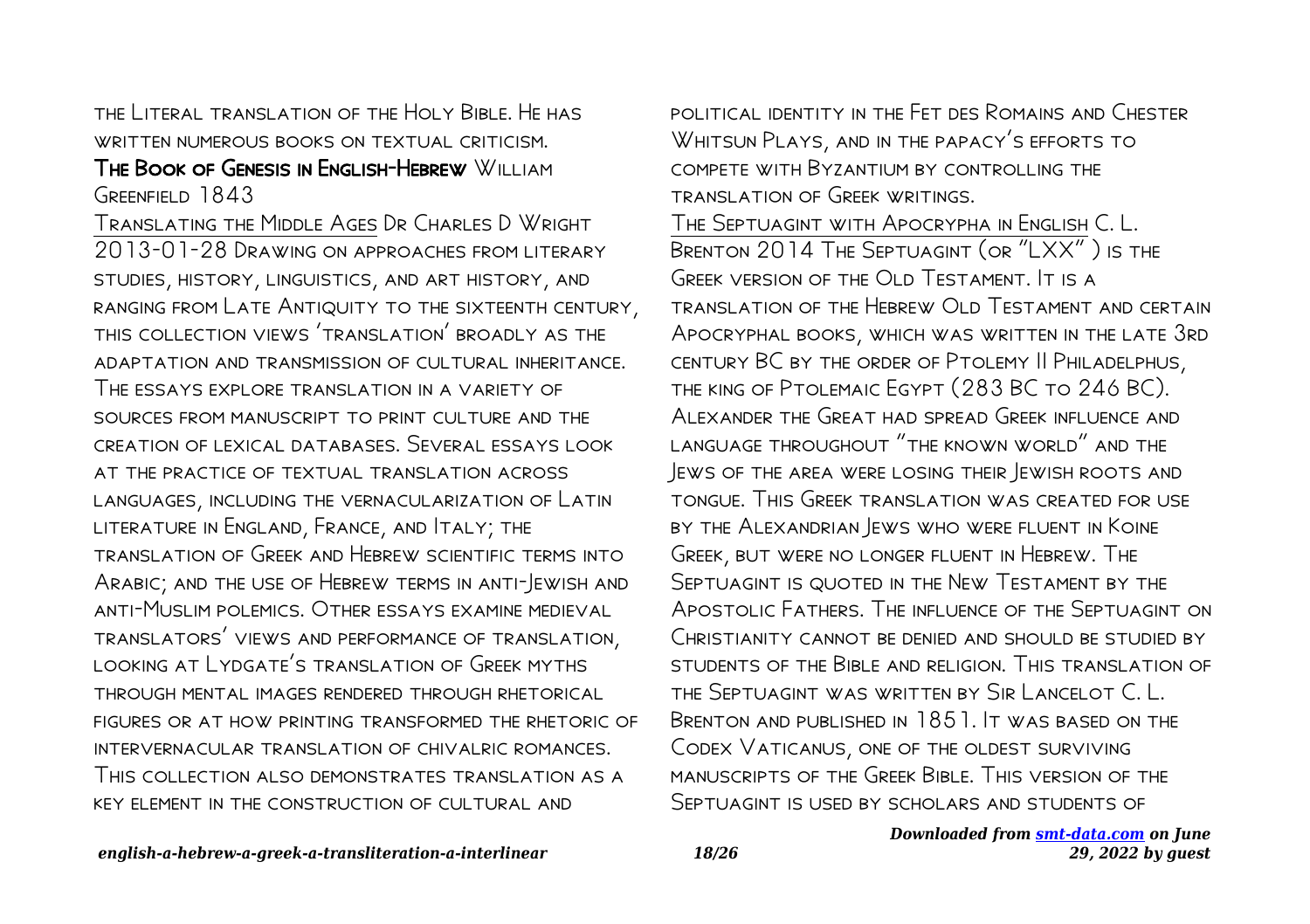Scripture, religion, as well and Old and New Testament history.

The Book of Genesis James D. Tabor 2020-08-21 The first book of the Bible presented in an authentic translation that allows the English reader to "peer through" to the Hebrew and "come as close as we will probably ever come to the original text." This translation allows readers to experience the original Hebrew and the rich resonance of alliteration, pun, word play, and idiom that are so essential to the meaning of the Bible itself. These elements of the text are more than merely stylistic; they allow the reader to understand the echoes and meaning of the text in a way never before available. Beyond the content, the flow and verbal rhythm of the original Hebrew is conveyed, not through English style but through a reflection of its basic structure. This translation allows readers to experience the original Hebrew and the rich resonance of alliteration, pun, word play, and idiom that are so essential to the meaning of the Bible itself. These elements of the text are more than merely stylistic; they allow the reader to understand the echoes and meaning of the text in a way never before available. Beyond the content, the flow and verbal rhythm of the original Hebrew is conveyed, not through English style but through a reflection of its

basic structure.This translation allows readers to experience the original Hebrew and the rich resonance of alliteration, pun, word play, and idiom that are so essential to the meaning of the Bible itself. These elements of the text are more than merely stylistic; they allow the reader to understand the echoes and meaning of the text in a way never before available. Beyond the content, the flow and verbal rhythm of the original Hebrew is conveyed, not through English style but through a reflection of its basic structure. Countless readers pour over concordances to try to FIND THE EXACT MEANING OF THE ORIGINAL BIBLE. INTERLINEAR translations try to convey the exact meaning of the text, but their unintelligible syntax make them impossible to read. TEB combines the power of a readable translation, with the precision of a concordance or interlinear translation. Most modern translations routinely use a wide range of traditional theological terms. Words such as: atonement, covenant, soul, angel, hell, redemption and salvation, are familiar to traditional ears but misleading and ineffective in conveying the original Hebrew or Greek concepts. This new translation reveals the original or "plain" meaning of the original languages allowing readers to reexamine inherited interpretations of key stories and concepts in the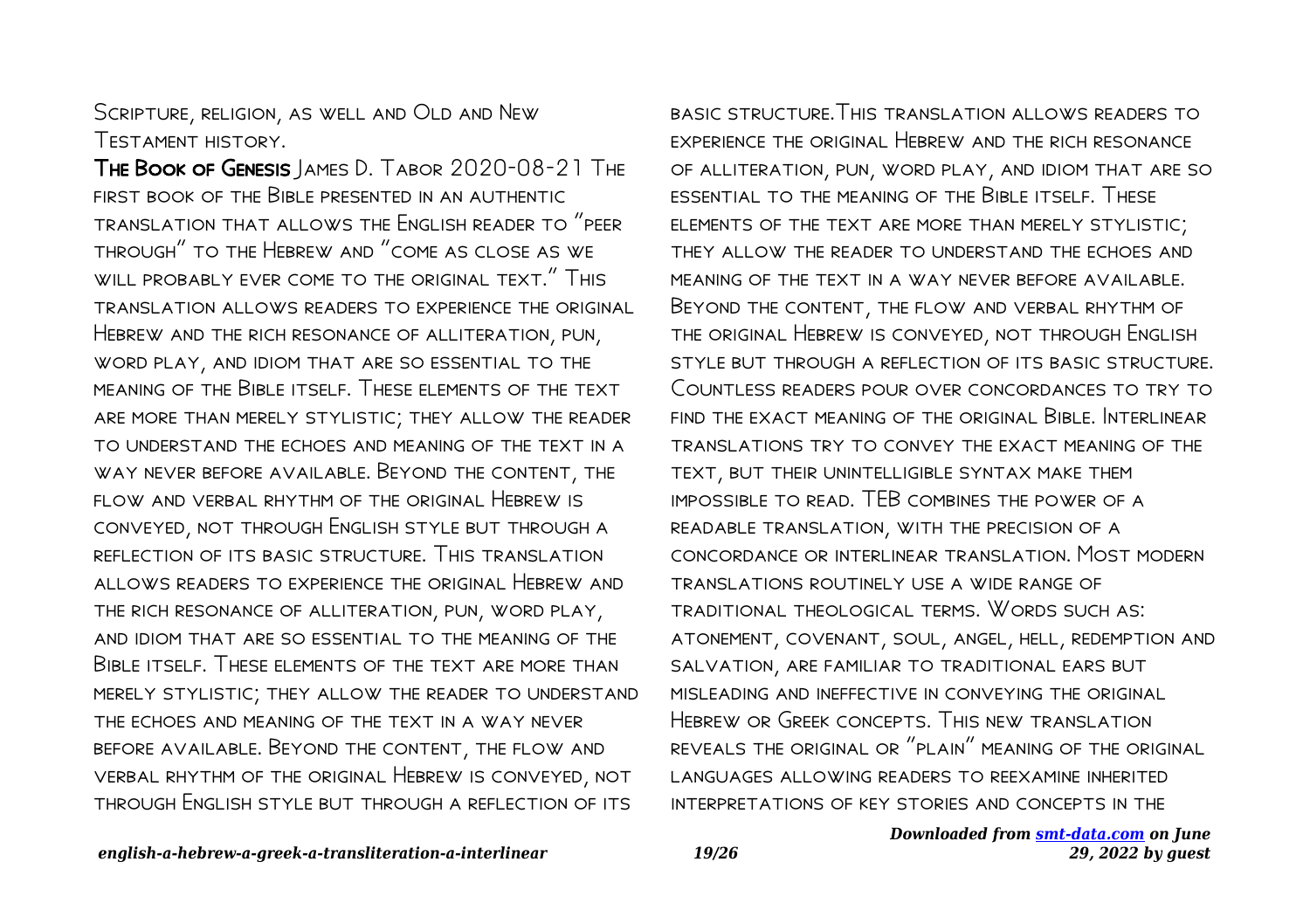Bible. For example, the notion that women were given "pain" in childbirth as a punishment for Eve's transgression disappears in the original Hebrew text. The Hebrew word used is precisely the same as the "hardship" that men are allotted in working the soil of the earth, as explained below .

Interlinear Greek-English New Testament-PR-Grk/KJV Jay P. Green 2005-01 The New Testament volume of "The Interlinear Bible Hebrew-Greek-English" The "Interlinear Greek-English New Testament " is keyed to"Strong's Exhaustive Concordance." Thousands of pastors, students, and laypeople have found it to be a time-saving tool for researching the subtle nuances and layers of meaning within the original Greek. FEATURING THE GREEK TEXTS WITH A DIRECT ENGLISH rendering below each word, it also includes "The LITERAL TRANSLATION OF THE BIBLE" IN THE OUTSIDE column. But what truly sets this resource apart are the Strong's numbers printed directly above the Greek words. Strong's numbers enable even those with no prior knowledge of Greek to easily access a wealth of language reference works keyed to Strong's--Greek dictionaries, analytical lexicons, concordances, word studies, and more. Only a small minority of Bible students ever achieve the ability to read the original biblical Greek. This resource offers a non-threatening

tool for those lacking language training to begin exploring the language of the New Testament. - Conveniently includes the entire Greek text of the New Testament in one place - Offering a concise, literal translation of each Greek word, it's a great jumping off point for in-depth New Testament study and text analysis. FAQ - How large is the type? --7-point A New English Translation of the Septuagint, and Other Greek Translations Traditionally Included Under that Title 2000 Only two English translations of the Septuagint have ever been published, both more than 150 years ago. Since that time, significant advances have been made in Greek lexicography, numerous ancient manuscripts have come to light, and important steps have been taken in recovering the pristine text of each Septuagint book. Therefore, a new translation of the Septuagint into English is not only much needed, but long overdue. The goal of A New English Translation of the Septuagint (NETS) is to provide readers with an Old Testament freshly translated from the ancient Greek text. This volume of the Psalms of the Septuagint (the first part of the project) includes footnotes calling attention to relevant textual issues. In addition, the committee of translators has provided an extensive introduction to the project as a whole and to the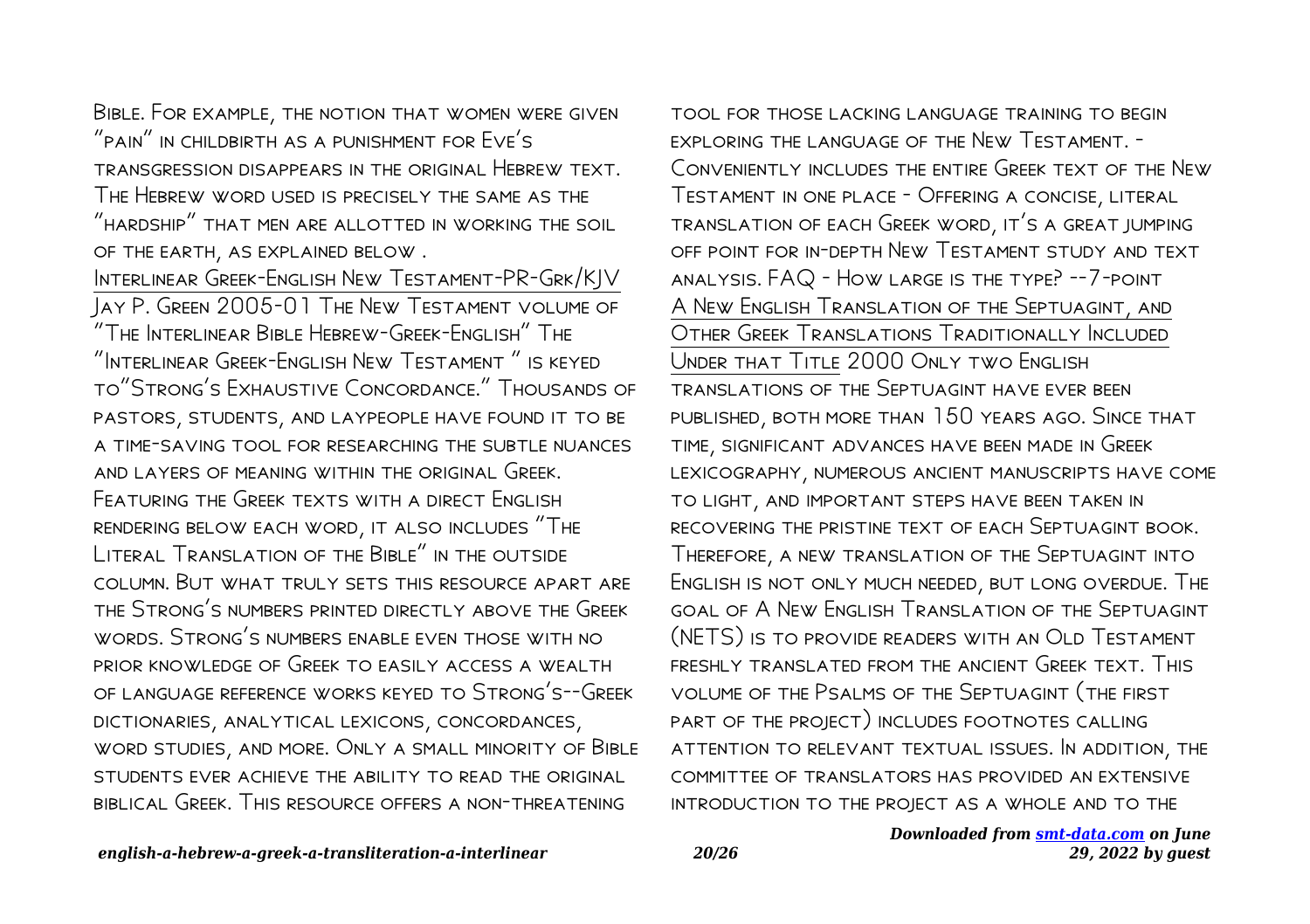particular issues involved in the rendering of the Psalms into Fngl ISH.

JOHN: a Rabbinic Source Commentary and Language Study Bible Sefer Press 2015-09-13 For the first time in print, the gospel of John in KJV English, Greek (Majority Text) and Hebrew (Modern Hebrew) with Transliteration. Including a Rabbinic Source Commentary with almost every verse. This Language Study Bible will take you through the gospel of John and the teachings of Yeshua Jesus in connection with the Rabbi's of his day and beyond. Discover the Jewish background of his teachings through the eyes of Rabbinic sources. This gospel of John will take you back to the time of Yeshua Jesus and his Hebrew based parables. Read Jewish sources from the Targum, Talmud, Mishna, Midrash etc. in connection with John.Order Your Copy Now!

Kj3 Literal Translation New Testament Jay P. Green, SR. 2006-11 This is what the King James Version was meant to be, an exact word-for-word translation of the Hebrew and Greek texts. This title indicates that this new Bible is an exact literal, word-for-word translation of the Masoretic Hebrew Text and the Greek Received Text (Textus Receptus), the main texts used by the Authorised/King James Version translators. Certainly you will want to know all

the truths that God has written in the original Hebrew and Greek languages, for it is truth that has the power to set you free: "And you will know the truth, and the truth will set you free" (John 8:32) The difference between the KJ3 Bible and all other English versions ever created in the past is this: This version contains all of God's words, as He wrote them. Note that God has commanded this several times. See Deuteronomy 4:2, 12:32, Proverbs 30:6, Revelation 22:18, 19. KJ3/LITV "You shall not add onto the Word I command you, neither shall you take away from it, to keep the commandments which I have commanded you." When a version adds words to the WORDS THAT GOD BREATHED OUT OR FAILS TO TRANSLATE WHAT GOD HAS WRITTEN, AND HIDES FROM THE READER WHAT they have added or subtracted from God's word, they are deceiving the reader by in effect saying, "These are the words that God wrote," when the truth is that God did not write many of the words that they have put into their Bibles. This is especially grievous in the Bibles that use "Dynamic Equivalence" as their translation methodology. Basically, "Dynamic Equivalence" is storytelling or a short commentary of what God has breathed out to us. The alleged translator reads a passage of the Bible in its native language (Greek or Hebrew), perceives or interprets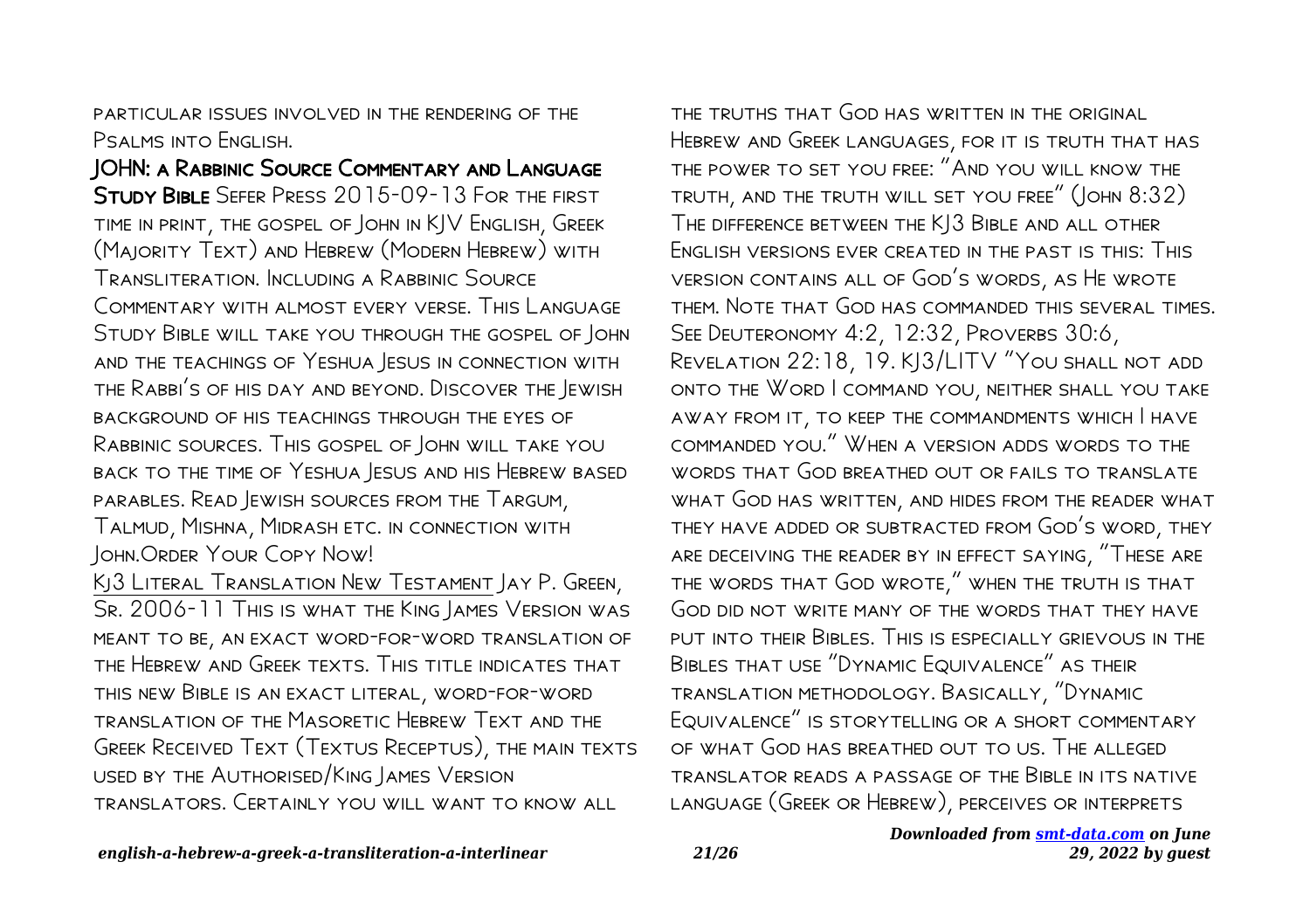the meaning, and writes in his own words what the alleged translator believes the Bible is saying. There is no effort to translate each word of the Hebrew or Greek. This new KJ3 version is the version that lovers of God and His Word can safely use with the approval of God. You and every person will be judged by ALL of the words that God has written. Add to this, that God wrote in grammatical forms (nouns, verbs, adjectives, adverbs, etc.) Our Lord Jesus was always careful to keep the grammar of the Old Testament words He quoted in the New Testament. No other Bible version has ever strictly given the reader these grammatical forms as God has written them. The worst mistranslations: "Lord" for the divine name ("I am Jehovah, that is my name,"). God's name is mistranslated more than 6,000 times. Every nation had their lords, but only Israel had Jehovah as their God. All other countries were "the nations." In the New Testament "Gentiles" is falsely put for the "nations." "Church" is a word God never wrote: instead he called the meeting place "the assembly" both in the New and Old Testament. "The children of Israel" never existed as such, for the word, for "sons" is badly translated as "children." In many versions this occurs more than 500 times. Dead is either an adjective ("dead ones") or a verb ("to die"),

(e.g. "he has died"). Also ("put to death") is from this verb, and most often translated as "cause to die." Usually, with most translations which have the same verb twice, one of the verbs will be replaced with an adverb. Only by going back to the each and every word of the Hebrew and Greek manuscripts can we ever attempt to have the purest translation. This is what WE HAVE TRIED TO DO WITH THE KJ3 BIBLE - LITERAL Translation of the Bible.

Greek/Hebrew Parallel Old Testament English Translation (GHPOTET) Conrad R. Gren 2008 Interlinear Hebrew Greek English Bible, Volume 1 of 4 Volumes, Larger Print, Hardcover 2011-07-01 The Interlinear Hebrerw Greek English Bible - Larger Print The only complete interlinear Bible available in English-and it's keyed to Strong's Exhaustive Concordance! Thousands of pastors, students, and laypeople have found The Interlinear Bible to be a time-saving tool for researching the subtle nuances and layers of meaning within the original biblical languages. Featuring the complete Hebrew and Greek texts with a direct English rendering below each word, it also includes The Literal Translation of the Bible in the outside column. But what truly sets this resource apart are the Strong's numbers printed directly above the Hebrew and Greek words. Strong's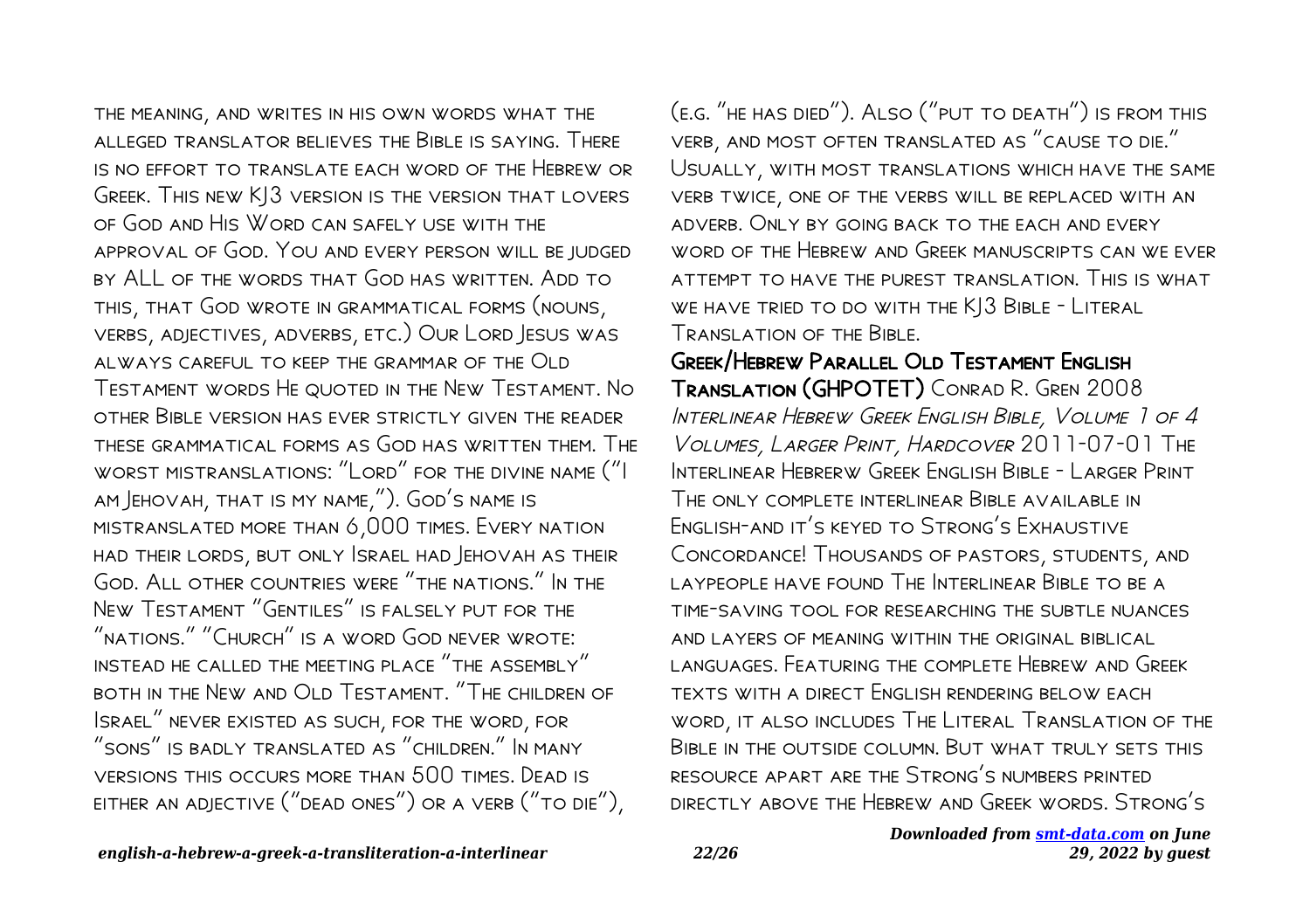numbers enable even those with no prior knowledge of Greek or Hebrew to easily access a wealth of language reference works keyed to Strong's-Greek/Hebrew dictionaries, analytical lexicons, concordances, word studies, and more. Only a small minority of Bible students ever achieve the ability to read the original biblical languages. This resource offers a non-threatening tool for those lacking LANGUAGE TRAINING TO BEGIN EXPLORING THE I ANGUAGES OF Scripture. Offering a concise, literal translation of each Greek and Hebrew word, it's a great jumping off point for in-depth Bible study and text analysis. This Bible displays all the Hebrew, Aramaic, and Greek words of the Bible in the Masoretic Hebrew Text and the Received Greek Text, with literal, accurate English meanings placed directly under each original word in interlinear form, with Strong's Concordance numbers over each original word, enabling the Bible student (whether knowing the original languages or not) to refer to all lexicons and concordances that have also been coded with Strong's numbers. 2,936 pages, bound in a bonded leather over boards hardback edition. This new edition has been much improved by a new typesetting of the New Testament (Volume IV), with larger print, the left marginal column containing a newly revised Literal Translation of the Bible

(2000), and a right marginal column containing the Authorized/King James Version (1769). Jay P. Green, Sr. (1918-) is Translator and Editor of The INTERLINEAR HEBREW-GREEK-FNGLISH BIBLE AND THE translator of the Modern King James Version of the Holy Bible, The Teenage Version of the Holy Bible, and the Literal translation of the Holy Bible. He has WRITTEN NUMEROUS BOOKS ON TEXTUAL CRITICISM. Greek/Hebrew Parallel Old Testament English Translation Conrad R. Gren 2017-05-05 This work presents Genesis, Exodus, Leviticus, Ruth, Jonah and Habakkuk translated from Greek and Hebrew in parallel. The most authoritative Greek (Rahlfs) and Hebrew (BHS) texts available are the base texts, as used by NETS (New English Translation of the Septuagint) and modern English Bibles (such as ESV, NIV, NASB, RSV, NRSV, NEB, REB and NAB). Where available, Mr. Gren supplements these texts with newer editions being issued (Greek text - Gottingen SEPTUAGINT; HEBREW TEXT - BHQ). THIS DUAL translation provides definitive insight into Dead Sea Scroll variants, and New Testament usage of the OLD TESTAMENT. MANY DEAD SEA SCROLL VARIANTS ARE incorporated into the text, particularly when scholarly consensus identifies them as probable original readings. In addition, all passages quoted in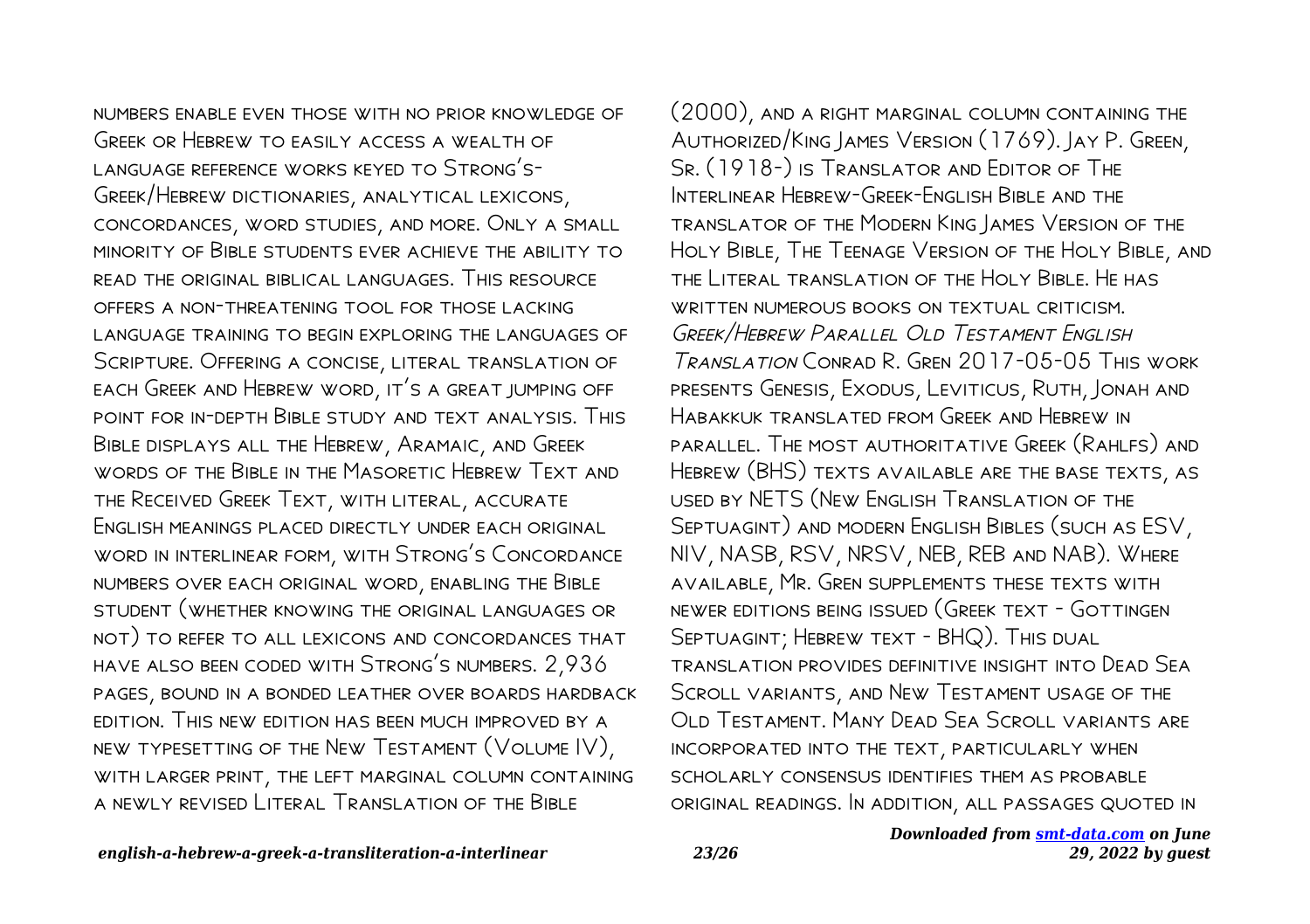the New Testament are presented in bold with a detailed analysis. The reader can see how the New Testament quotations relate to both the Greek Old Testament, from which it frequently derives, and the original Hebrew text. This work enhances the reader's understanding of Jewish and Greek culture, history and language. Mr. Gren translates both Greek and Hebrew as literally as possible, to facilitate comparison. He emphasizes both Greek and Hebrew word DERIVATIONS AND SPELLINGS. THE GREEK AND HERREW translations will stand on their own independently, yet are presented in parallel to facilitate comparison of differences and similarities .

Analytical New Testament Brent M. Zolman 2014-10-02 This book is a translation of the Greek New Testament with the following features: 1) Each potential parsing of each verb, participle, and infinitive presented in an interlinear format 2) English tenses used that match the Greek tenses 3) Greek nouns that are not made into English verbs (and vice versa) 4) Brackets indicating the words added into the translation 5) Two parsing keys and a page of symbols, abbreviations, and words As a graduate of a non-denominational Bible college and an interdenominational seminary, the author did not play favorites with any theological school of thought.

HE STROVE TO FIND A BALANCE BETWEEN GREEK ACCURACY and English readability. The following Greek texts were used: the United Bible Societies' Greek New Testament, 4th Edition and the Nestle-Aland Novum Testamentum, 26th edition. The author is able to overcome the poor quality of the Greek texts used by sixteenth- and seventeenth-century English translators. Yet, it is very difficult for Bible teachers and Pastors to overcome the traditional words used in these early translations that are so very misleading to English Bible readers. How were "experts" in Latin able to translate their Greek text (and Hebrew) and still be given credit today for being "conservatives?" Many Greek students think that the Greek words have only one parsing (example: mood, tense, voice, etc.). Unfortunately, some preachers speak dogmatically about a Greek word while leaving out the other potential parsing that that particular verb may have. Please honor God's inerrant, infallible, and God-breathed Word by doing a professional job of research and study. Consider the eternal consequences for all speaking and all listening! The Gospel Narratives Al Garza 2013-02-15 For the first time you can now study the New Testament gospels and Acts in KJV English, Greek and Hebrew with transliteration. This is the first part in a series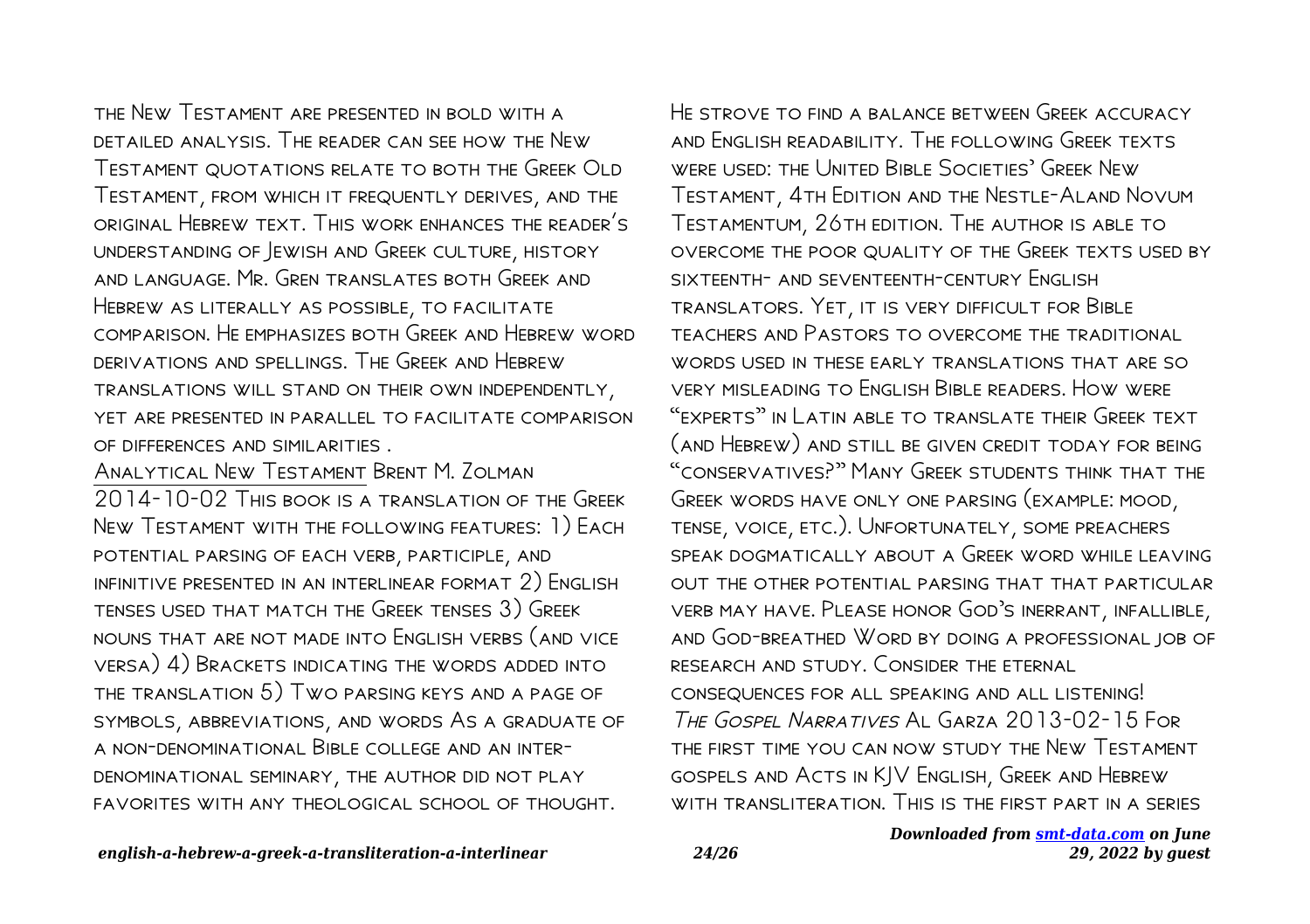of 3 books including The Letters of Paul and The **JEWISH LETTERS.** 

Messianic Aleph Tav Interlinear Scriptures (MATIS) Volume Five Acts-Revelation, Aramaic Peshitta-Greek-Hebrew-Phonetic Translation-English, Red LETTER EDITION STUDY BIBLE 2018-01-11 THE MESSIANIC Aleph Tav Interlinear Scriptures (MATIS-NT) Acts - Revelation, both Red Letter and Bold Black Editions, are the most unique Interlinear Study Bibles of the New Testament in the world. This work is a "Study Bible" and unique because it is the first large print, true interlinear edition of the New Testament to combine both Dr. John W. Etheridge's Eastern Aramaic PESHITTA (22 BOOKS) AND DR. JAMES MURDOCK'S PESHITTO (5 books) in both Aramaic and Hebrew font, with proper pronunciation, in comparison with the Greek English translation, word by word, all in true interlinear form. This is the first time the Aramaic Peshitta and Peshitto has ever been in true interlinear form, word by word. The Aramaic translation was provided by Lars Lindgren of Dukhrana.com website, and incorporates in the interlinear the pronunciation of the Aramaic, which is also unique and was created and provided by Lars Lindgren and used with his permission... all of which comes under copyright protection. The purpose of MATIS-NT is to provide a

unique Study Bible whereby each Aramaic word and verse could be studied by comparing it to the Greek in an effort to obtain a deeper understanding of what the apostles were trying to express and the differences between the two English translations of the New Testament. MATIS-NT English translation began with the public domain version of the 1987 KJV and removed all the old English for easier reading from the interlinear portion. MATIS is also unique in regard to the Hebrew and Aramaic in the New Testament verses running in sequence from left to right with the English translation, while the Hebrew/Aramaic individual words are written properly from right to left. This combination is unique but makes it easier for beginners to study the Aramaic language in comparison to its English translation. The First Volume of MATIS is The TORAH, with the Strong's Hebrew Dictionary. Volume Two, The WRITINGS, Volume Three, The PROPHETS and Volume Four, MATIS-NT The GOSPELS, with the Strong's Greek Dictionary and Volume Five, Acts - Revelation has a limited Aramaic Lexical New Testament Dictionary. MATIS Study Bibles also furthers the journey of the study of the Aleph/Tav Character Symbol by revealing thousands of words that originally incorporated this symbol in Aramaic, and apparently